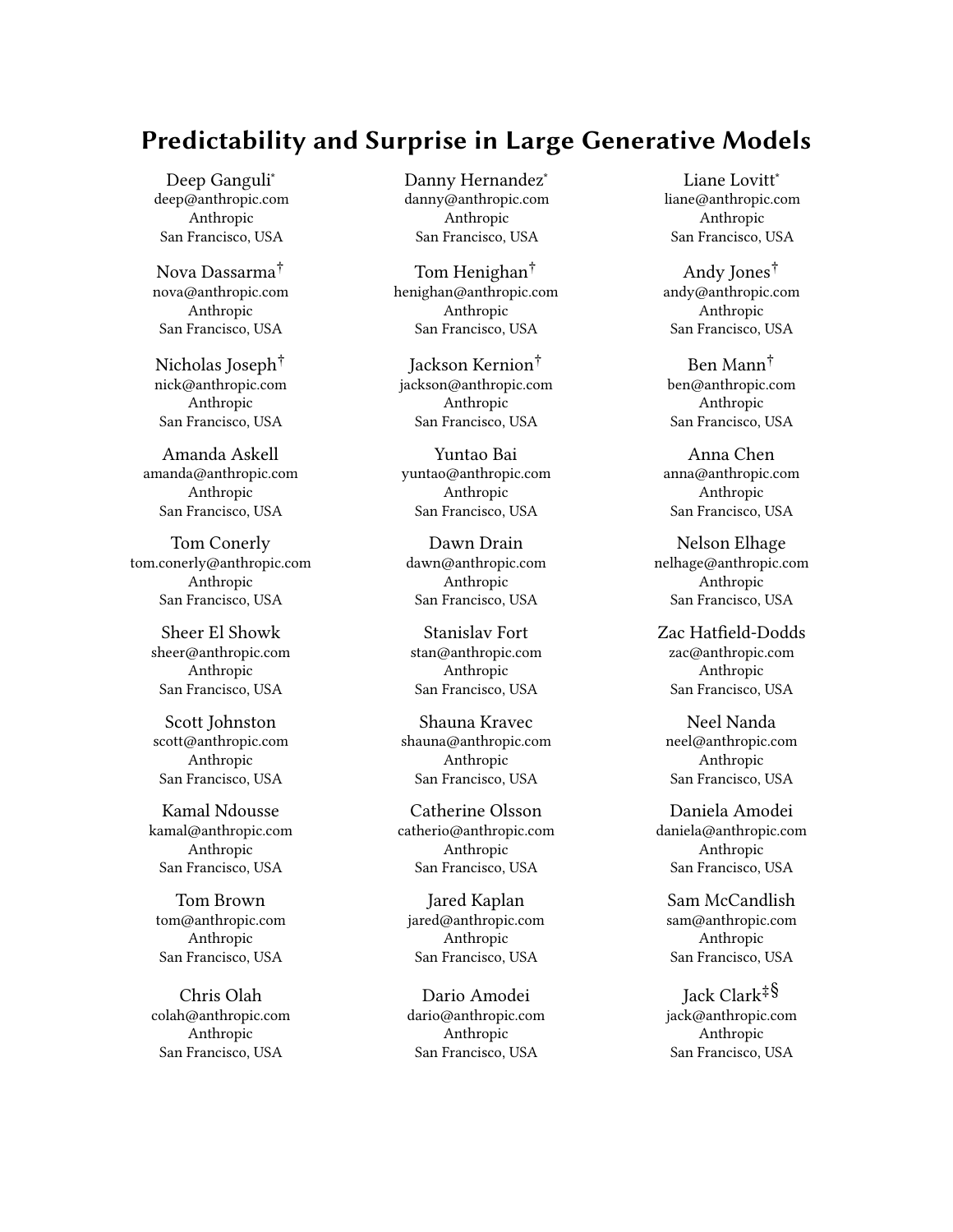# ABSTRACT

Large-scale pre-training has recently emerged as a technique for creating capable, general-purpose, generative models such as GPT-3, Megatron-Turing NLG, Gopher, and many others. In this paper, we highlight a counterintuitive property of such models and discuss the policy implications of this property. Namely, these generative models have a paradoxical combination of predictable loss on a broad training distribution (as embodied in their "scaling laws"), and unpredictable specific capabilities, inputs, and outputs. We believe that the high-level predictability and appearance of useful capabilities drives rapid development of such models, while the unpredictable qualities make it difficult to anticipate the consequences of model deployment. We go through examples of how this combination can lead to socially harmful behavior with examples from the literature and real world observations, and we also perform two novel experiments to illustrate our point about harms from unpredictability. Furthermore, we analyze how these conflicting properties combine to give model developers various motivations for deploying these models, and challenges that can hinder deployment. We conclude with a list of possible interventions the AI community may take to increase the chance of these models having a beneficial impact. We intend for this paper to be useful to policymakers who want to understand and regulate AI systems, technologists who care about the potential policy impact of their work, funders who want to support work addressing these challenges, and academics who want to analyze, critique, and potentially develop large generative models.

#### ACM Reference Format:

Deep Ganguli, Danny Hernandez, Liane Lovitt, Nova Dassarma, Tom Henighan, Andy Jones, Nicholas Joseph, Jackson Kernion, Ben Mann, Amanda Askell, Yuntao Bai, Anna Chen, Tom Conerly, Dawn Drain, Nelson Elhage, Sheer El Showk, Stanislav Fort, Zac Hatfield-Dodds, Scott Johnston, Shauna Kravec, Neel Nanda, Kamal Ndousse, Catherine Olsson, Daniela Amodei, Tom Brown, Jared Kaplan, Sam McCandlish, Chris Olah, Dario Amodei, and Jack Clark. 2022. Predictability and Surprise in Large Generative Models. In 2022 ACM Conference on Fairness, Accountability, and Transparency (FAccT '22), June 21–24, 2022, Seoul, Republic of Korea. ACM, New York, NY, USA, 18 pages.<https://doi.org/10.1145/3531146.3533229>

# 1 INTRODUCTION

Scaling up the amount of data, compute power, and model parameters of neural networks has recently led to the arrival (and real world deployment) of capable generative models such as CLIP [62], Ernie <sup>3</sup>.<sup>0</sup> Titan [82], FLAN [83], Gopher [63], GPT-3 [12], HyperClova [47], Jurassic-1-Jumbo [52], Megatron Turing NLG [73], LaMDA

FAccT '22, June 21–24, 2022, Seoul, Republic of Korea

© 2022 Copyright held by the owner/author(s).

ACM ISBN 978-1-4503-9352-2/22/06.

<https://doi.org/10.1145/3531146.3533229>

[79], Pan Gu [90], Yuan 1.0 [88], and more. For this class of models<sup>1</sup> the relationship between scale and model performance is often so predictable that it can be described in a lawful relationship  $-$  a scaling law. In most cases, these scaling laws predict a continued increase in certain capabilities as models get larger. At the same time, larger generative models represent an increasing proportion of the eye-catching results in machine learning. As a result, many institutions have started producing large models over the past few years, in response to the predictability afforded by scaling laws, and the fact these models can be plugged into systems that generate economic value, like search engines.<sup>2</sup> It has also become clear that these models present novel risks of harmful behavior, which are difficult to predict and may become more severe as the models increase in capability. Attempts to study these harms with smaller models may not accurately reflect what occurs in larger ones.

In this paper, we attempt to better understand the influence of scaling laws on the dynamics of large-scale model development and deployment, with a focus on large language models. Our basic thesis is that large generative models have a paradoxical combination of high predictability — model loss improves in relation to resources expended on training, and tends to correlate loosely with improved performance on many tasks and high unpredictability  $-$  specific model capabilities, inputs, and outputs can't be predicted ahead of time. The former drives rapid development of such models while the latter makes it difficult to anticipate the consequences of their development and deployment. We go through examples of how this combination can lead to socially harmful behavior, while also analyzing the motivations and challenges that developers of such models will face. Our goal in this paper is to outline how and why we expect these models to be developed, so we can identify interventions to guide model development. We conclude with some policy recommendations that could increase the safety of largescale model deployments, and improve the incentive structure for developers building these models. Though all of the individual points about scaling laws, open-endedness, or the proliferation of large models are explicitly or implicitly presented in other research, our contribution here is to highlight the complete picture together with its implications.

Although we focus on scaling laws, many of our points complement related work on the societal risks of deploying large models [8, 10, 22, 45, 76, 84]. However, similarly to [84], we do not consider here the costs of human labor involved in creating and annotating training data [31], the ethics of supply chains involved in creating the requisite hardware on which to train models [20], or the environmental costs of training models [8, 57, 70, 75]. Scaling laws are likely to significantly impact these issues.

The remainder of the paper is organized as follows. In Section 2, we articulate and support our central thesis about large generative models by decomposing it into four claims, each of which we support with evidence from previously published data, and in some cases, with novel experiments on large language models [4]. In Section 2.1 we discuss smooth general capability scaling. More precisely, by general capability scaling we mean two things. First,

<sup>∗</sup>Core Research Contributors

<sup>†</sup>Core Infrastructure Contributors

<sup>‡</sup>Correspondence to: jack@anthropic.com

<sup>§</sup>Author contributions are listed in Appendix A.1

Permission to make digital or hard copies of part or all of this work for personal or classroom use is granted without fee provided that copies are not made or distributed for profit or commercial advantage and that copies bear this notice and the full citation on the first page. Copyrights for third-party components of this work must be honored. For all other uses, contact the owner/author(s).

<sup>&</sup>lt;sup>1</sup>Some refer to this class of models as 'foundation models' [10].

<sup>&</sup>lt;sup>2</sup>We do not discuss to whom this economic value accrues, and we do not intend to imply that by default it will accrue broadly or that no one will be harmed.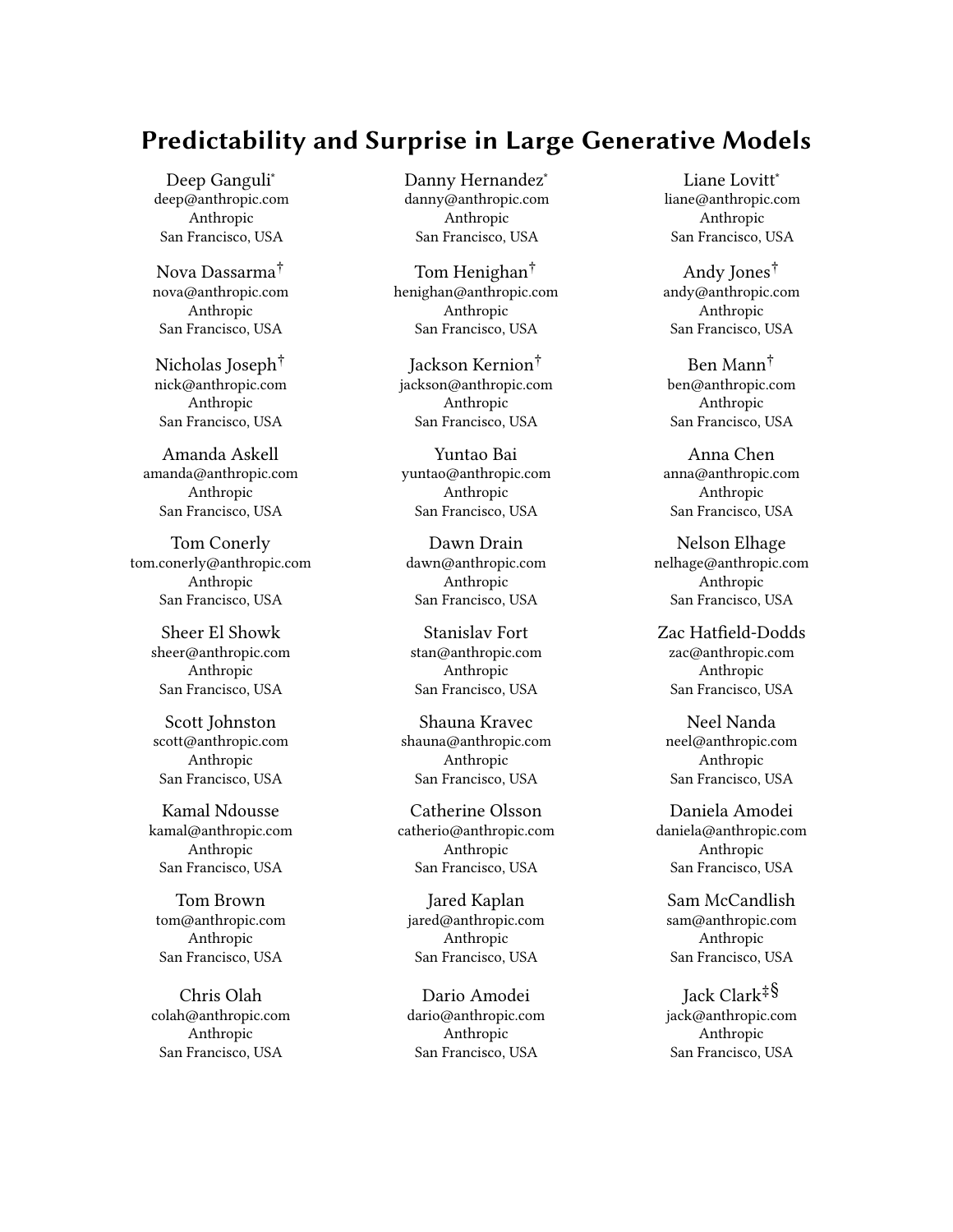the training (and test) loss improves predictably with scale on a broad data distribution. Second, this improvement in loss tends to correlate on average with increased performance on a number of downstream tasks [12, 63]. We refer to the combination of these two properties throughout the paper as smooth general capability scaling. $3$  In Section 2.2, we discuss abrupt specific capability scaling, in which models can also suddenly gain specific capabilities at scale. We illustrate this phenomenon with three examples from the literature [5, 12, 63]. In Section 2.3, we argue that entire areas of model competency may be unknown until they are solicited from specific inputs, problem domains, or applications. In Section 2.4, we discuss challenges that arise from the open-endedness of model outputs and show both qualitative and quantitative examples of harmful and toxic outputs emerging with scale.

In Section 3, we outline why, despite these conflicting properties of predictability and unpredictability, we expect increasing development and deployment of large generative models despite the challenges we outline in Section 2. We posit that this is due to a confluence of economic, scientific, and prestige motivations, each of which we summarize. We also consider a few possible barriers to entry that model developers may face during development and deployment, including high financial costs, access to engineering talent, safety concerns, and a lack of standards on how to responsibly deploy capable generative models. We also provide some empirical observations (grounded in the motivations and challenges described above) about how the development of large language models has unfolded thus far, including a quantitative analysis of the increasing gap between academia and industry for large model development.

Finally, in Section 4 we outline policy interventions that may help concretely address the challenges we outline in Sections 2 and 3 in order to help guide the development and deployment of larger models for the broader social good. We leave some illustrative experiments, technical details, and caveats about our claims in Appendix A.

# 2 DISTINGUISHING FEATURES OF LARGE GENERATIVE MODELS

We claim that large generative models (e.g., GPT-3 [12], LaMDA [79], Gopher [63], etc.) are distinguished by four features:

Smooth, general capability scaling: It is possible to predictably improve the general performance of generative models — their loss on capturing a specific, though very broad, data distribution  $-$  by scaling up the size of the models, the compute used to train them, and the amount of data they're trained on in the correct proportions. These proportions can be accurately predicted by scaling laws (Figure 1). We believe that these scaling laws de-risk investments in building larger and generally more capable models despite the high resource costs and the difficulty of predicting precisely how well a model will perform on a specific task. Note, the harmful

properties of models, such as toxicity, can scale alongside directly helpful capabilities.

Abrupt, specific capability scaling: Though performance is predictable at a general level, performance on a specific task can sometimes emerge quite unpredictably and abruptly at scale.<sup>4</sup> While counter-intuitive, this is possible because any specific task is a tiny slice of a model's output probability distribution, and so can change rapidly even as the full distribution remains smooth.

Open-ended inputs and domains: Large generative models are open-ended and can take in a varying range of inputs concerning arbitrary domains. As a result, certain capabilities (or even entire areas of competency) may be unknown until an input happens to be provided that solicits such knowledge. Even after a model is trained, creators and users may not be aware of most of its (possibly harmful) capabilities. These properties become more pronounced as the models scale — larger models tend to be harder to characterize than smaller ones.

Open-ended outputs: Finally, model outputs are also openended in the sense that they are difficult to predict or control, even given a fixed scale, input, topic, or task. These outputs may be helpful or harmful, but it is difficult to know in advance. Of course, models with both open-ended inputs and outputs have existed for decades, but what is new is the level of capability and breadth of open-endedness.

In the following sections, we further describe each of these distinguishing features, and discuss how combinations of them may lead to disruptive societal impacts. We support our claims with data and experiments.

# 2.1 Smooth General Capability Scaling

Generally, machine learning experiments are not precisely predictable — complex models trained on complex data typically yield noisy or variable results [19, 91].<sup>5</sup> Though individual experiments may be unpredictable, the general performance of large generative models tends to exhibit smooth and predictable growth as a function of scale — larger systems tend to do increasingly better on a broad range of tasks. This was first noticed by [40] who observed that capabilities such as machine translation and speech recognition increased in a smooth predictable manner as the size of the model increased. Subsequent work formalized and experimentally validated a quantitative relationship between scale (in terms of both model size and training data size) and model generalization error [67]. Furthermore, [44] demonstrated that test loss performance on language modeling tasks scales as a predictable function of model size, dataset size, and duration of training. These three factors are like ingredients in a chemical reaction, such that if all are scaled up in tandem, the test loss improves proportionally. However, if there is too little of one ingredient, gains are limited by this ingredient. The

<sup>&</sup>lt;sup>3</sup>Note that, as will be discussed later as the central thesis of the paper, smooth general capability scaling does not imply smooth scaling on any particular task. It also does not imply that the tasks typically measured are the only tasks that are important; indeed the presence of unmeasured tasks is part of our thesis.

<sup>&</sup>lt;sup>4</sup>Similar behavior has also been observed during the training process of an individual model (rather than as a function of model size) for algorithmic tasks, and has been termed "grokking" [59].

<sup>&</sup>lt;sup>5</sup>For example, [19] documents a strong lack of run-to-run reproducibility in reinforcement learning on Atari games when only changing the initial random seed. This suggests that differences between algorithms may be difficult to measure rigorously due to such intrinsic noise.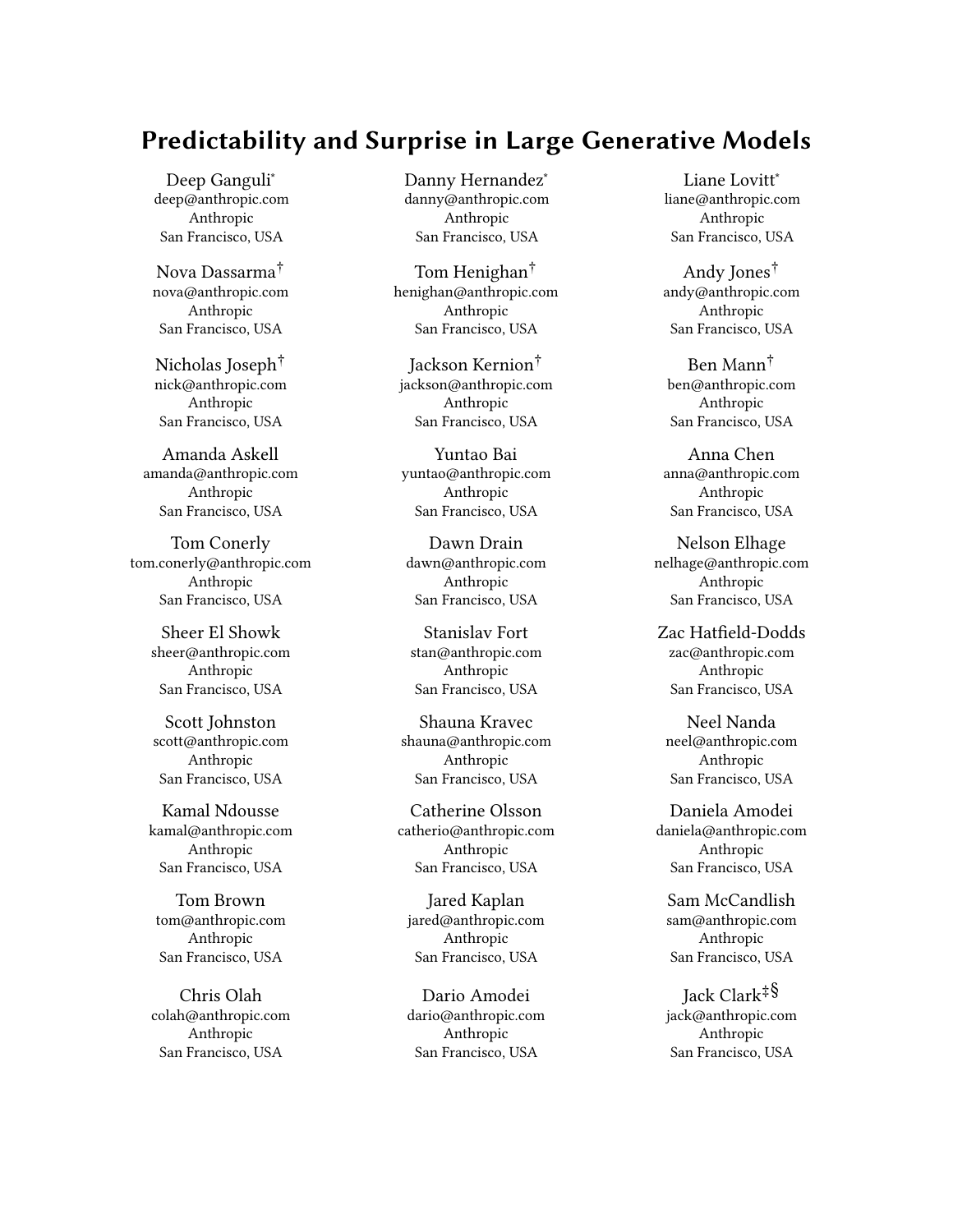

Figure 1 Scaling laws reliably predict that model performance (y-axes) improves with increasing compute (Left), training data (Middle), and model size (Right). In all cases a power-law (straight line, black) fits the empirically observed data (blue). Figure adapted from [44].

trends are remarkably consistent, with only tiny deviations from a simple fit to the data<sup>6</sup>, covering dozens of data points and several orders of magnitude (Figure 1).<sup>7</sup> Subsequent work has shown that similar scaling laws exist in generative models for other modalities (e.g., images, video, math, etc.) [38], audition [24], transfer from text to programming [39], few-shot adaptation of vision models [61], and more.

Predictable scaling, and especially the underlying dependency on precise mixtures of data, model size, and training, has implications for the process of model development. It shifts development of this type of model from a process of artisanal trial-and-error to more of a predictable engineering process, where the resources needed to achieve a particular result can be precisely calculated, and the cost of those resources can be compared to the utility of the result. Although very specific behaviors may not be predictable (more on this in Section 2.2), the general test loss tends to correlate well on average with many tasks, meaning that larger models typically make significant gains across the board. In this sense, scaling laws de-risk investments in large models. We say more on this in Section 3.1 and provide more technical details on how developers may use scaling laws in Appendix A.2. To further illustrate how smooth general scaling correlates with task performance, and how a scale-based analysis can be used to forecast the potential economic value of a given model, we outline a small original experiment in Appendix A.3 that analyzes the relationship between scale and GPT-3 like language models [4] to be used as recommendation systems with zero-shot learning. We chose this example because recommendation systems have tangible economic relevance, known societal impact, are well studied in machine learning with domain specific algorithms [34], but are not typically studied with large scale generative models (yet). Surprisingly, we find that that generative models can increasingly operate as simple recommendation systems as they scale with minimal effort and extremely limited access to explicit training data. We leave a detailed analysis and discussion in Appendix A.3.

#### 2.2 Abrupt Specific Capability Scaling

Though performance on a wide distribution of tasks may scale smoothly with model size, qualitatively different, specific capabilities can appear abruptly and discontinuously. It is not clear when or why this happens. But intuitively, abrupt scaling of a specific capability can co-exist with smooth general scaling for the same reason that daily weather is less predictable than seasonal averages: individual data points can vary much more than broad averages.

Here, we illustrate three examples of abrupt capability scaling for arithmetic [12], language understanding, [35, 63], and programming [5] (Figure 2). For arithmetic, GPT-3 displays a sharp capability transition somewhere between 6B parameters and 175B parameters, depending on the operation and the number of digits [12]. For example, three digit addition is performed accurately less than 1% of the time on any model with less than 6B parameters, but this jumps to 8% accuracy on a 13B parameter model and 80% accuracy on a 175B parameter model – producing a "hockey stick"-style graph (Figure 2, Left) in which arithmetic ability appears suddenly after several orders of magnitude of nothing.

A different language model, DeepMind's Gopher [63], also displays an abrupt jump in performance on a different dataset, the MMLU language understanding benchmark [35] (Figure 2, Middle, orange). For all models under 6B parameters, Gopher performs under 30% accuracy, which is a little better than chance (25% accuracy). However, the full 280B parameter Gopher model achieves 60% accuracy, a significant jump. GPT-3 displays a similar phenomenon though of smaller magnitude (Figure 2, Middle, blue).

As a third example, a recently developed class of program synthesis models from Google display dramatic improvements in their ability to create computer programs as they increase in size from 10B to 100B parameters [5] (Figure 2, Right). For example, the percentage of generated synthetic programs that solve a given programming problem jumps substantially from 6% to 13% when the model size increases by 2x from 68B to 138B parameters, despite very small increases over the previous two orders of magnitude.

Abrupt specific capability scaling presents significant challenges for safety assurance and deployment of large models. Although we have demonstrated this phenomenon for relatively anodyne capabilities, potentially harmful ones may emerge at scale (that will not exist in smaller models) and may be difficult to anticipate. We explore this further in the next section.

 $^6\rm{More}$  precisely, the relationship is a straight line on a log-log plot, equivalent to a power law. 7 Scaling naturally has a fundamental limit: the entropy of the training and test data

sets. However, it is both difficult to precisely estimate this quantity a-priori and perhaps likely that there are important model capabilities that may emerge while pursuing this limit asymptotically.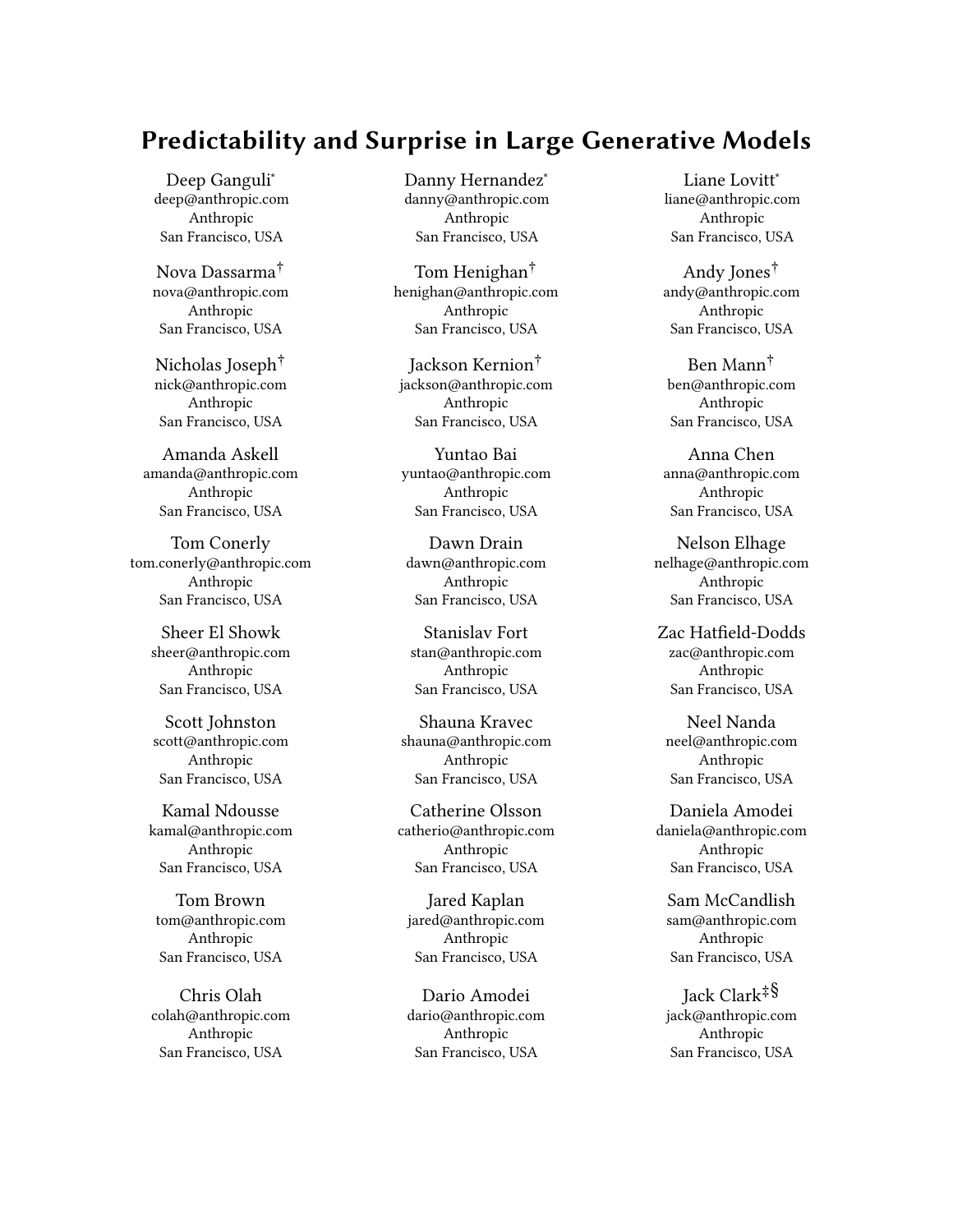

Figure 2 Three examples of abrupt specific capability scaling described in Section 2.2, based on three different models: GPT-3 (blue), Gopher (orange), and a Google language model (green). (Left) 3-Digit addition with GPT-3 [12]. (Middle) Language understanding with GPT-3 and Gopher [63]. (Right) Program synthesis with Google language models [5].

#### 2.3 Open-Ended Inputs and Domains

Large generative models are open-ended  $-$  they take in arbitrary inputs from a variety of domains and generate (often relevant and creative) outputs. As a result, some model behaviors may be unknown until they are solicited from specific inputs. Pre-trained generative models can also be fine-tuned on new data in order to solve new problems. Broadly enabling such fine-tuning substantially increases the breadth of model capabilities and associated difficulties in predicting or constraining model behaviors. This open-endedness is challenging because it means AI developers may deploy their systems without fully knowing potentially unexpected (and possibly harmful) behaviors in response to un-tested inputs.

For example, the AI Dungeon video game fine-tuned GPT-3 for fantasy role-playing [77], but with the right inputs, players were able to manipulate it to discuss any topic, essentially providing general backdoor access to GPT-3 [56]. Thus, a model use-case that appeared to be designed just for one purpose, actually carried the full range of GPT-3 capabilities, accessible through skillful use of its open-ended interface.

To further illustrate our point about the inherent challenges of open-ended inputs and domains, and tie it to the possibility of harm from language models, we consider a problem domain that language models are typically not (or not yet) deployed on, but which is associated with societal concerns: recidivism prediction. Some have pointed out that even beyond specific concerns about fairness, recidivism prediction simply should not be a task for machine learning [7]. We agree and we do not believe that language models should be used for recidivism prediction. However, because the application is so inherently questionable, it provides a compelling example of how harmful abilities can emerge quietly in unexpected ways as generative models scale. It is likely that such abrupt emergence also occurs in many other contexts where the harms are more subtle. We study a case where the problems are flagrant in order to clearly demonstrate our thesis.

To do this, we leverage the ProPublica COMPAS dataset, which includes data about more than <sup>7</sup>, <sup>000</sup> defendants arrested in Broward County Florida [3, 7]. The dataset includes a recidivism risk score, computed by the COMPAS algorithm (which is meant to reflect the risk of a defendant committing a misdemeanor or felony within 2 years of assessment based on a set of features about the defendant,

not including  $\text{race}^8$ ), along with the actual outcome of whether each defendant re-offended. ProPublica found that these risk scores are inaccurate and racially biased [3]. Further research found that human subjects with limited to no criminal justice experience exhibit similar inaccuracies and racial biases as COMPAS when predicting recidivism based on a simple prompt describing a defendant [23]. The human subject experiment examined two conditions, one in which a defendant's race was excluded from the prompt, and one in which it was included.<sup>9</sup> Here, we use the same prompts outlined in [23] but instead ask language models [4] instead of people to predict recidivism. We leave full technical details and (significant) caveats in Appendix A.4; however, we foreground here that benchmark risk assessment instrument datasets like COMPAS often contain numerous measurement biases and errors which can make them illsuited for making claims about real-world impact without carefully considering the the complicated socio-technical systems (in this case, the US criminal justice system) in which they are used [7].

We found that language models exhibit similar (or worse) inaccuracies and racial biases as COMPAS. Figure 3 shows language models of increasing size compared to COMPAS in terms of two metrics mentioned in the ProPublica analysis [3] and the subsequent human subject experiment [23]: overall predictive accuracy, and the ratio in false positive rates for Black versus white defendants. We show results for both prompts that exclude an individual's race (blue) and include it (orange). For overall predictive accuracy, language models become increasingly accurate at predicting whether defendants will re-offend (Figure 3, Left) as they increase in size, yet they are still unreliable predictors like COMPAS. We see no significant difference in predictive accuracy when race is excluded from the prompt or included. In both conditions, the largest model, with 52B parameters, achieves 63% accuracy compared to COMPAS's 66% accuracy.

We also see higher ratios in false positive rates for Black versus white defendants (Figure 3, Right), which partially recapitulates the racial biases of the COMPAS algorithm described in [3]. For COMPAS, this ratio is <sup>1</sup>.92, which indicates that Black defendants

 $^8\rm{More}$  precisely, the COMPAS algorithm makes its predictions from 137 features about a defendant and the defendant's past criminal record. COMPAS does not consider the defendant's race; however, other features it does consider may be correlated with race and thus lead to racially disparate predictions.

<sup>&</sup>lt;sup>9</sup>Interestingly, the researchers found that the exclusion of race had no significant impact on human recidivism prediction accuracy or fairness [23].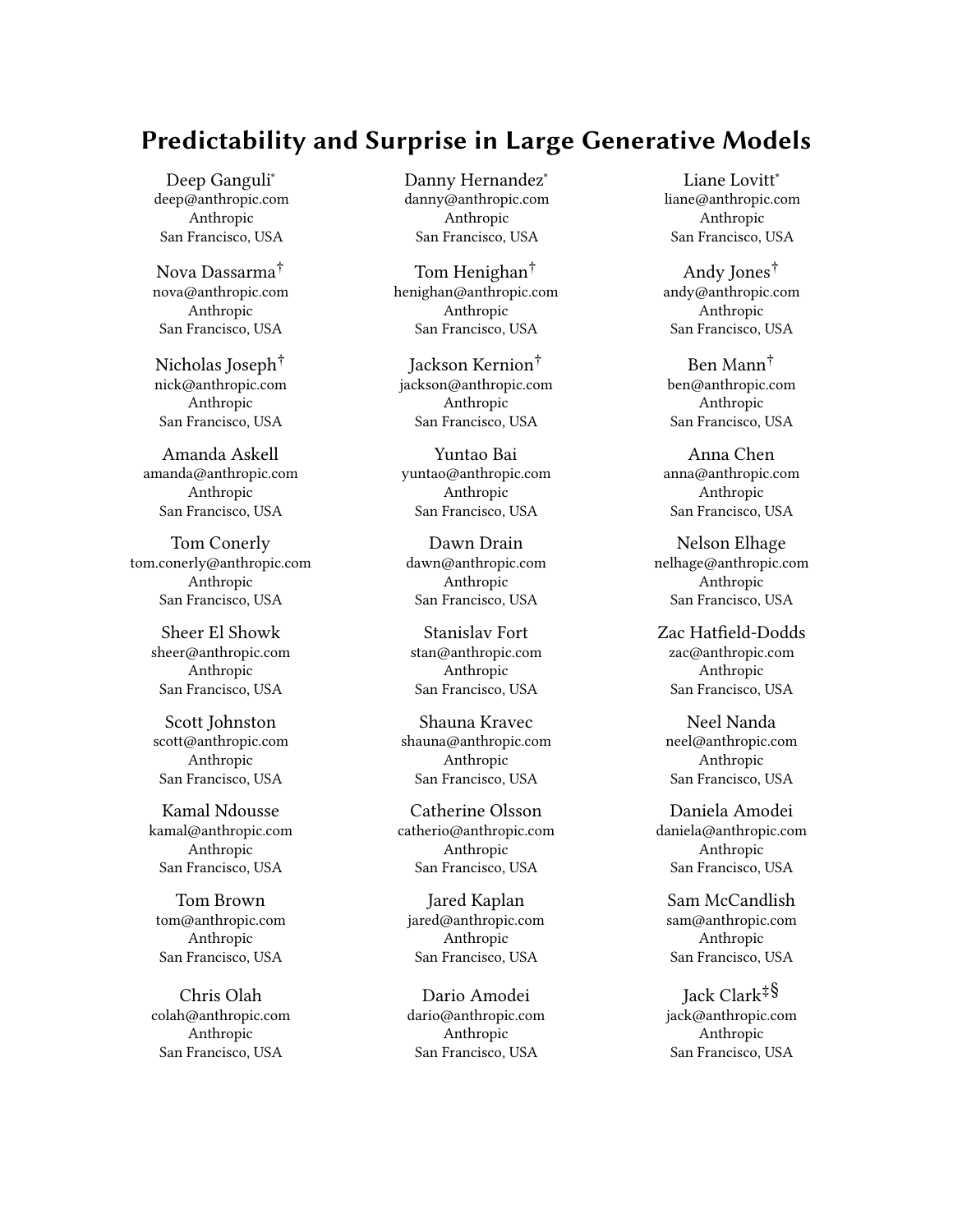

Figure 3 Large language models, with few-shot learning, exhibit similar (or worse) inaccuracies and racial biases as COMPAS for recidivism prediction when prompted with the same prompts from a human recidivism prediction experiment [23]. This illustrates our claim in Section 2.3 that it may be difficult to anticipate possible harms of large generative models due to the open-ended nature of their inputs and domains. (Left) Accuracy increases with model size, approaching COMPAS performance. We see no significant difference in predictive accuracy when race is excluded from the prompt (blue) or included in the prompt (orange). (Right) Language models become increasingly biased towards predicting Black, compared to white, people will re-offend (when in reality they do not) similarly to COMPAS. We find a higher false positive rate ratio when race is included in the prompt (orange) versus when it is excluded (blue). See Appendix A.4 for technical details and caveats.

are predicted to re-offend nearly twice as often as white defendants, when in reality they did not (a fair algorithm would have a false positive rate ratio of 1). As language models increase in size, at around 12B parameters, the false positive rate ratio increases smoothly and reaches a value of <sup>1</sup>.<sup>5</sup> for the largest model when race is excluded in the prompt and a value of <sup>2</sup>.<sup>21</sup> when race is included in the prompt. In the latter case, the largest language model is even less equitable than COMPAS.<sup>10</sup> Likely, the model is picking up on a combination of the racial bias in the small fraction of the COMPAS dataset it sees, and ambient racial bias in the pre-trained language models.

To emphasize again what was stated earlier, the point here is not only the emergence of racial biases in the recidivism prediction task, but also the emergence of the ability to perform this task at all. As the language model scales, it acquires both the ability to do a task that many have argued is inherently harmful [7], and it performs this task in a biased manner. It is likely that large language models have many other (currently undiscovered) "skills" that pose one or both of these problems, perhaps in less obvious forms.

In summary, pre-trained language models can be adapted with minimal effort for purposes not anticipated by their creators, whether that is by using the inherent capabilities of the model to evade a security constraint (as in the AI Dungeon example), or by discovering new capabilities through novel inputs (as in the discussion of abrupt capability jumps in Section 2.2, and the recidivism experiment above). We also note that many of the most surprising capabilities manifest at large-scale, so working with smaller models will make it harder to explore such capabilities.

### 2.4 Open-Ended Outputs

In the previous section we argued that language models have openended inputs, which creates the opportunity for unexpected and undetected capabilities to emerge. But even when the input or topic is fixed, the resulting output can be varied and unpredictable. This kind of unpredictability is arguably more familiar and widely

studied than the previous kind, but is worth briefly discussing as it adds an additional layer of complexity to large model behavior.

As an example, in Figure 4 we ask an AI assistant [4] to tell us something offensive, for the purpose of illustrating our claim. Despite prompting the model with a relatively clear input, the model has generated an output that is tangential to the question at hand: the response isn't directly offensive, but is instead a list of offenses made by other AI systems. One effect of this open-endedness is that unpredictable model responses can be a distraction away from a person's original query.

Open-endedness also introduces a second and more harmful risk of factual inaccuracy. Taking a closer look at the exchange in Figure 4, we can see that the model has made up these offenses - systems like IBM Watson and Microsoft's Tay [87] did have problems during their deployment, but the AI assistant gets the year and error wrong in the case of Watson, and the error wrong (but year right) in the case of Tay. When we ask the model if it is sure the examples are correct, the model gives misleading answers and questions the authority of the human asking it questions. This illustrates how even with a specific input (e.g. requesting the model say something offensive), AI models can give outputs that are not only distracting, but potentially misleading.

Open-ended model outputs can also introduce harmful or undesirable text. For example, Figure 5 shows that the toxicity (defined as rude, disrespectful, or unreasonable language  $[30]$ <sup>11</sup> of text generated from language models [4] increases smoothly and significantly with model size. A recent study has observed a very similar toxicity trend with model size using similar models with different analyses [63], which suggests that this may be a general phenomenon. We leave further details and caveats in Appendix A.6.

Many applications for language models, including chat bots, search engines, text summarization systems, question answer systems, machine translation systems, etc., rely on open-ended text generation. As such, we argue that it is important to quantify how societally relevant aspects of open-ended text generation — relevancy, accuracy, safety, and even creative expression (see Appendix

 $^{\rm 10}\mbox{Although}$  the false positive rate ratio of the largest language model where race is included in the prompt is <sup>2</sup>.<sup>21</sup> vs. <sup>1</sup>.<sup>92</sup> for COMPAS, in absolute terms the false positive rates for the language model (30% for Black, <sup>12</sup>.6% for white) are lower than the false positive rates for COMPAS (45% for Black, 24% for white)

<sup>11</sup>https://github.com/conversationai/perspectiveapi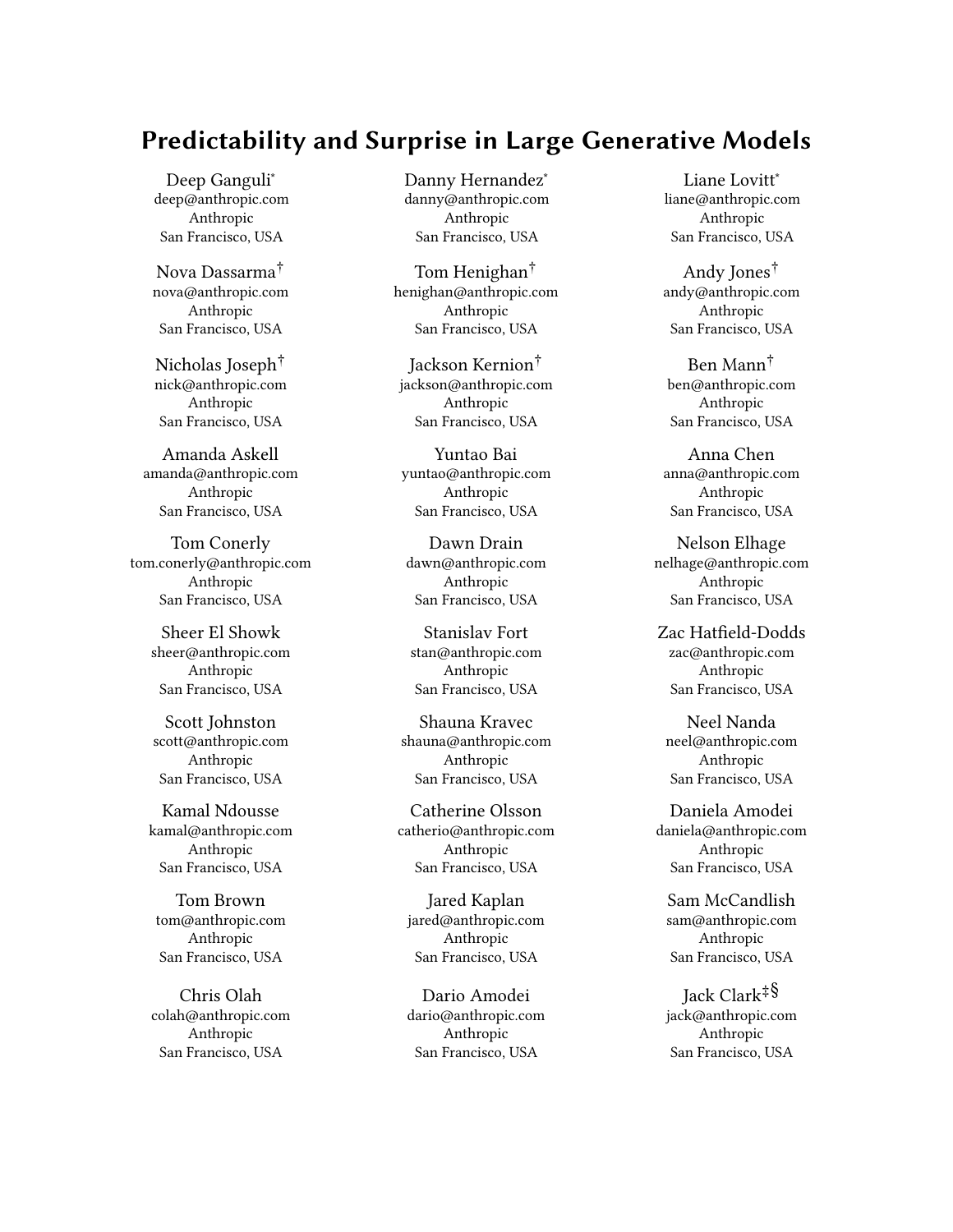#### Predictability and Surprise in Large Generative Models **FACCT** 22, June 21–24, 2022, Seoul, Republic of Korea



#### Figure 4 A conversation with an AI Assistant [4], powered by a 52B parameter language model, that illustrates challenges the challenges outlined in Section 2.4

A.5 for a discussion on AI generated poetry) — scale with model size. It will also be important to develop techniques that can improve the factual accuracy of the results of AI models, as described in e.g., [11], and to make the outputs of models more appropriate and less likely to display harmful biases [74].

# 3 MOTIVATIONS AND PROBLEMS IN THE DEVELOPMENT AND DEPLOYMENT OF LARGE MODELS

In the previous section we described our basic thesis that large generative models have a paradoxical combination of four distinguishing features: predictable general performance, and unpredictable specific capabilities, inputs, and outputs. Predictable general performance, combined with impressive specific capabilities, drives rapid

development of such models, while the unpredictability makes it difficult for model developers to anticipate the consequences of model deployment. There are numerous motivations (and barriers) for developing and deploying large generative models due to (or in spite of) these distinguishing features. Here, we focus on elements of this fundamental tension and ground our discussion with some empirical observations.

More specifically, in Section 3.1 we outline three salient motivations for developing and deploying large generative models: economic, scientific, and prestige. Conversely, in Section 3.2 we outline three barriers to entry: the financial costs and engineering talents required in order to scale models, AI safety issues, and the lack of standards and norms in model deployment. These motivations and barriers are non-exhaustive and perhaps obvious. Nevertheless, we think that they are worth explicitly stating in order for us to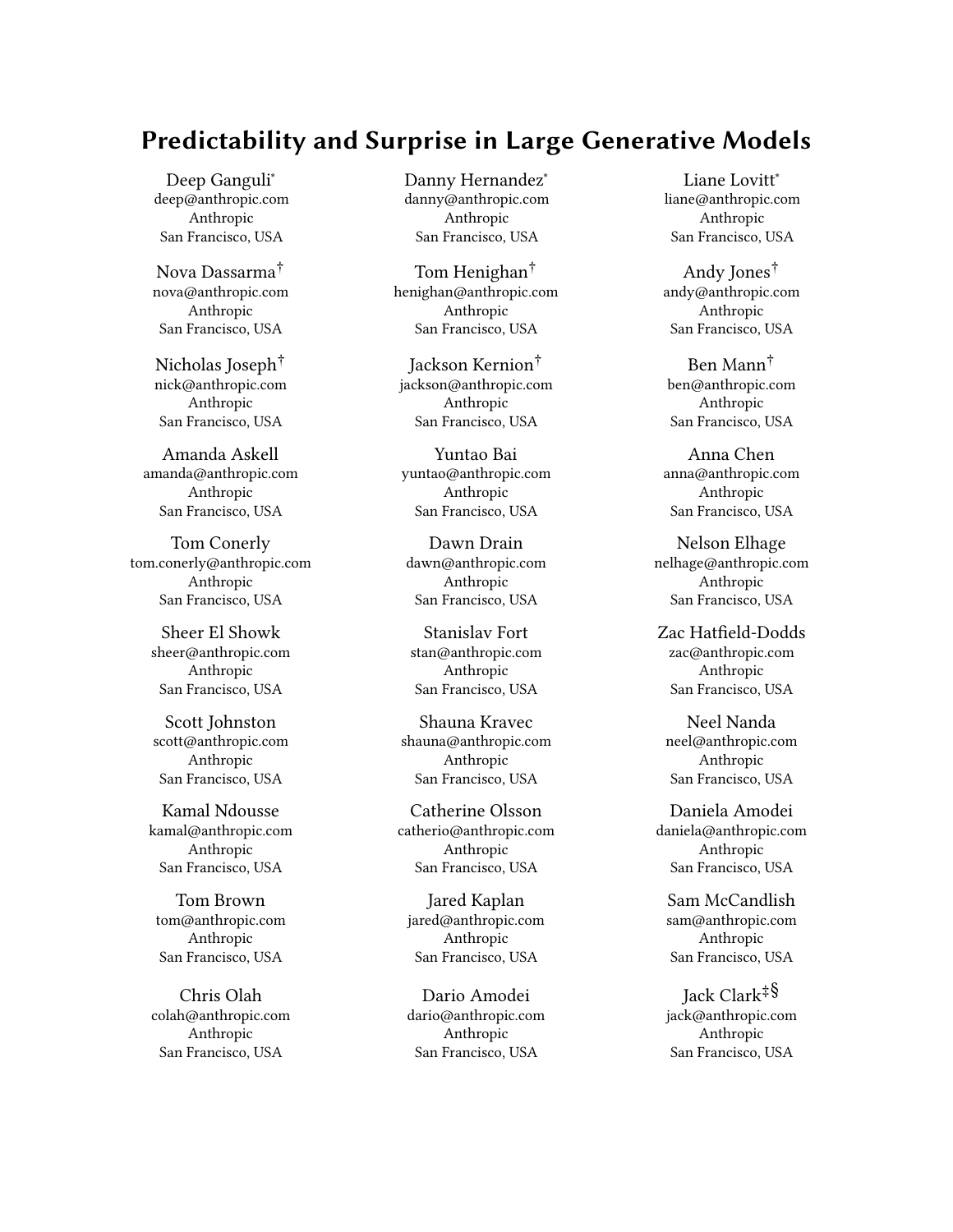

Figure 5 The toxicity of model outputs increases smoothly with model size. This illustrates our claim in Section 2 that harm can scale inversely proportional to decreasing test loss. See Appendix A.6 for details and caveats.

illustrate, in in Section 3.3, how combinations of these factors may explain some empirical observations on how the development and deployment of language models has occurred thus far. In particular, we note that large language models are rapidly proliferating, that there is a rising gap between industry and academia for developing such models, and that there have been numerous documented examples of model deployments causing harm and controversy.

# 3.1 Motivations for Developing and Deploying Large Models

Economic. Perhaps the simplest and most obvious motivation for model development is economic. Scaling laws mean that the cost to develop a model can be precisely estimated, and when an economically valuable output can be found to scale smoothly with the loss, then the returns to training a model can also be calculated. This applies both generally and specifically  $-$  some institutions may wish to broadly improve the capabilities of a given model and will thus have an economic incentive to build them, while others may be targeting a specific model capability which is accompanied by a scaling law, and will therefore also have an incentive to build them. This has the effect of *de-risking* the training of large models: a predictable amount can be invested for a relatively predictable return, unlike many speculative research projects where an open-ended amount must be invested for an uncertain return. Predictability makes the logic of research investment more obvious and may help to justify it within large institutions (see Appendix A.2 for more examples). Thus, economic motivations, combined with continued smooth, general capability scaling, suggest that we should expect to see increasing model deployments. While it may not be possible to predict in advance precisely which search queries will benefit from a particular AI model and which won't, or which applications will flourish and which will unpredictably fail, or which development workflows will be helped by code synthesis models, all of these applications take advantage of broad averages to tie economic returns to the smooth general capability scaling.

Scientific. Large generative models may be a necessary basis for broad swaths of novel interdisciplinary AI research on topics ranging from linguistics and robotics to philosophy and the social sciences [10]. Without the development of (or at least access to) large

models, it will be challenging to research how they may advance progress in societally impactful research domains such as healthcare, education, and law [10]. Large models are also fertile testing grounds for developing next-generation algorithms and architec-

data, or parameter efficient. Prestige. The fact these models are on the frontier of possibility also creates a prestige incentive for developing them. Large models can be an advertisement for the capabilities of an institution – a way to gain a perceived advantage in the public eye, to make it easier to recruit skilled AI researchers, to increase sales of services unrelated to large models, or to support national initiatives or national pride.

tures — novel algorithms can be rigorously evaluated according to whether they advantageously shift scaling laws to be more compute,

All of these motivations have the potential to create an unusual situation where there are strong incentives to develop, disclose, and even deploy large generative models despite high uncertainty about the full extent of what these models are capable of.

# 3.2 Barriers to Entry in Developing and Deploying Large Models

Financial Costs and Engineering Talent. Scaling up large generative models requires a significant financial investment. For example, GPT-3 was estimated to cost several million dollars to train [51]. Scaling up large generative models also requires specific engineering competencies, e.g., distributed systems engineering, familiarity with cluster management tools like Kubernetes, low-level GPU programming, managing continuous integration testing, etc. The size of these models has led to longer development timelines and more complex workflows than previous systems over the past decade. For example, only 10 years ago, one of the larger scale AI models at the time, AlexNet<sup>12</sup> [49], was trained by a graduate student for a few thousand of dollars on a single desktop machine with 2 GPUs.

Safety and Bias. As described in Section 2, open-endedness combined with smooth, general capability scaling and the abrupt scaling of specific capabilities, is likely to lead to safety issues [10, 84] that are found after a model has been developed and deployed. Additionally, these models also possess known (pre-deployment) safety issues for which we lack robust solutions [36] (e.g., How do you ensure the system does not generate inappropriate and harmful outputs, such as making overtly sexist or racist comments [74]? How do you identify bias issues in the system prior to deployment [9, 60]? How do you ensure that when the model outputs a claim, it isn't making up facts [11]?, etc.).

Lack of Standards and Norms. Because these large generative models have been developed very recently (within the last five years), and have only recently become valuable to deploy from an economic perspective, no standards for the safe deployment of these systems exist. This lack of standards compounds the problems caused by the four distinguishing features of generative models we identify in Section 2, as well as the safety issues discussed above. At the same time, there is a growing field of research oriented around identifying the weaknesses of these models, as well as potential

 $^{12}\mathrm{Though}$  not a generative model, AlexNet was, at the time, a frontier model in terms of computational consumption, hence why we include it as a comparison.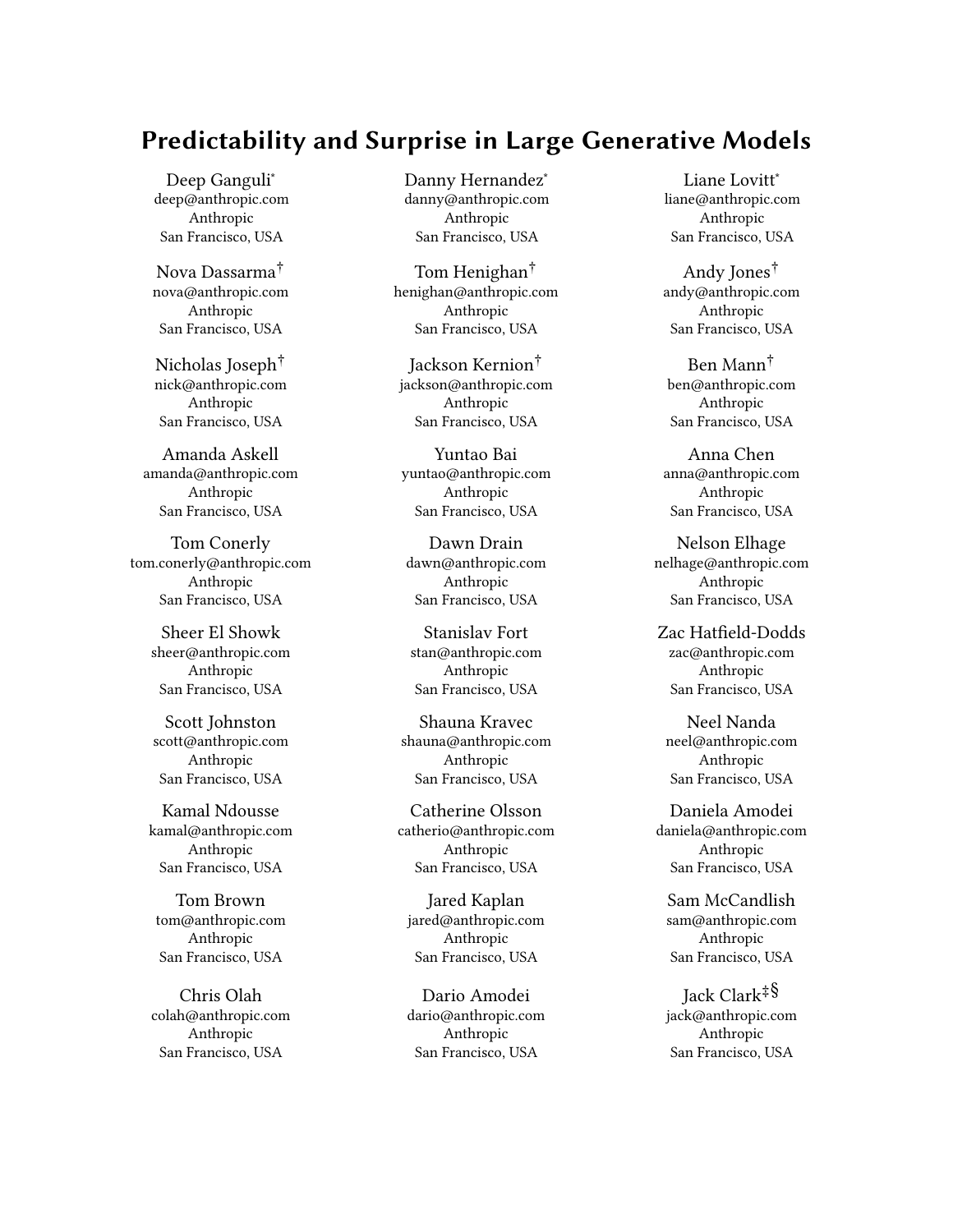

Figure 6 Timeline of public disclosures of GPT-3 scale dense language models.

problems with their associated development and deployment practices [8, 10, 22, 45, 57, 70, 75, 76, 84]. However, this research is not yet embodied in the form of repeatable standards that developers can adopt, though there are some critical and important steps in this direction (e.g., through the use of model cards [54] and data sheets [29] to document the capabilities, drawbacks, and other salient details of models). This lack of standards makes it both more challenging to deploy systems, as developers may need to determine their own policies for deployment, and it also makes deployments inherently risky, as there is less shared knowledge about what 'safe' deployments look like. We are, in a sense, building the plane as it is taking off.

# 3.3 Empirical Observations

The above sections described some motivations and challenges that we expect AI developers to face with respect to large models. In this section we assess how those issues may explain three inter-related empirical observations: (1) large language models are rapidly proliferating (2) industry has become responsible for a larger share of resource-intensive model development compared to academia, and (3) large model deployment has already caused harm and controversy.

Large Language Models Are Rapidly Proliferating. Figure 6 shows a timeline of public disclosures of GPT-3 scale (100B - 530B) dense language models, since GPT-3.<sup>13</sup> About one year after GPT-3 was announced, a spike in similar model announcements followed. These models were developed by both large and small private organizations from around the world: Jurassic-1-Jumbo [52], AI21 Labs, Israel; Ernie <sup>3</sup>.<sup>0</sup> Titan [82], Baidu, China; Gopher [63], DeepMind, USA/UK; FLAN [83] & LaMDA [79], Google, USA; Pan Gu [90] Huawei, China; Yuan <sup>1</sup>.<sup>0</sup> [88], Inspur, China; Megatron Turing NLG [73], Microsoft & NVIDIA, USA; and HyperClova [47], Naver, Korea. This suggests that the economic incentives to build such models, and the prestige incentives to announce them, are quite strong.

Rising Gap Between Industry and Academia. At the time of writing, the largest language models that are free and publicly available are BigScience T0 (11B) [69], and Eleuther AI's GPT-J (6B) [81] and GPT-NeoX (20B) [50], which are one to two orders of magnitude smaller

than those developed by industry. Although academics can easily access (at least some of) the larger models, it is typically only possible to do so through a (potentially expensive) company-controlled API. This is part of a broader and longer-running trend towards high-compute research migrating from academia to industry that can be quantified (See Appendix A.7). Figure 7 (Left) shows that in recent years the compute required for large-scale AI experiments has increased by more than 300,000X relative to a decade ago.<sup>14</sup> Along with this rise in resource intensity, we see a corresponding (and sharp) fall in the proportion of these results that come from academia (Figure 7, Right). This suggests that, although academics may be strongly motivated by scientific curiosity, and well-poised to research safety issues, they may be significantly challenged by the high financial and engineering costs.

Harm and Controversy. There have been numerous examples of harm caused by the deployment of large generative models. For example, the AI system Tay was deployed before it was properly scrutinized, and generated hateful language [87]. It has also been shown that language models can memorize training data (which in turn can include privately identifiable information) [15, 58] and aid in disinformation campaigns [14]. Furthermore, people critical of organizations deploying such models have been directly harmed for voicing their concerns, sometimes to much controversy [72]. Legislators are actively grappling with these issues. For example, the European Commission's proposed AI legislation seeks to create standards for how 'high risk' AI systems are deployed and monitored.15 This suggests that standards and norms for responsible model development and deployment are both significantly needed and lacking.

# 4 INTERVENTIONS TO ENCOURAGE BENEFICIAL DEPLOYMENTS

Based on the distinguishing features of large generative models that we outline in Section 2, and the various motivations for model development and deployment that we discuss in Section 3, we believe that large generative models will increasingly be developed and deployed despite their potential for harm. Here, we outline possible technical and policy interventions (along with corresponding implementation paths) that can increase the chance of these

 $^{13}\mathrm{The}$  timeline does not include sparse or mixture of experts models (e.g. GLaM [25]), which often achieve comparable performance with similar or slightly lower compute, but are difficult to characterize in terms of a single model size. It also does not include models trained on different modalities, such as code [5, 17], or multi-modal models such as [62].

 $\overline{14}$  Some people have noted that this trend may not be sustainable [53]

<sup>15</sup>https://digital-strategy.ec.europa.eu/en/policies/european-approach-artificialintelligence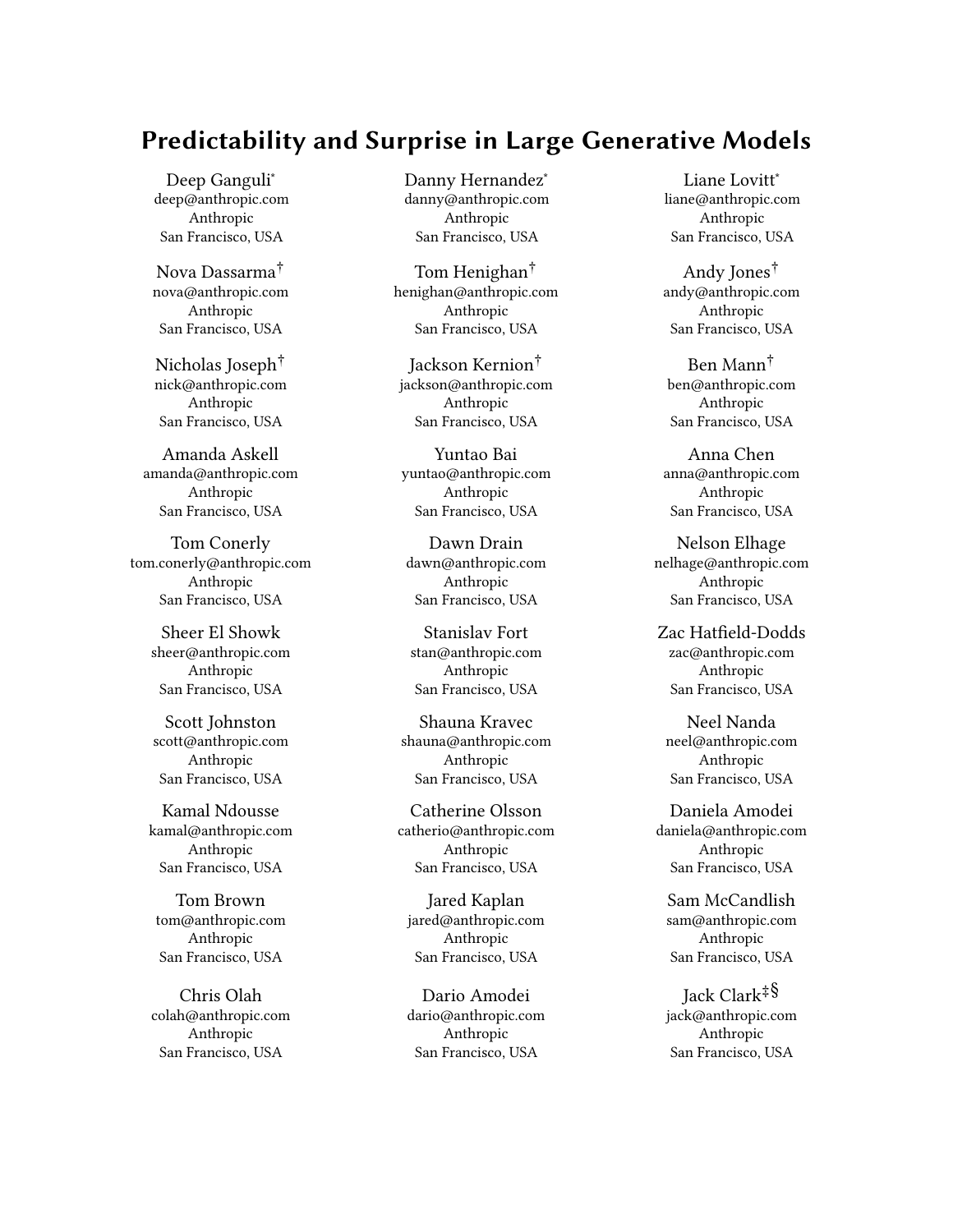

Figure 7 (Left) The amount of compute required by major AI projects over time is increasing exponentially for both academic (blue) and industrial (orange) projects. (Right) The proportion of computationally-intensive AI results from academia is steadily decreasing (blue curve represents a Lowess fit to the data).

models being developed and deployed in positive ways. For each intervention, we refer to the literature concerning related efforts. Furthermore, we provide a concrete implementation path for each intervention along with possible caveats.

Reduce compute asymmetries between the private sector and academia. As shown in section 3.3, private sector organizations are the primary developers and deployers of large generative models. This means that other actors, such as academic and government ones, are less well-placed to understand the distinguishing technical features of these models, and are therefore less equipped to research the problems inherent to them. As outlined in Section 3.2, the main constraints here are the financial and engineering resources for model training - therefore, we should create experimental infrastructure<sup>16</sup> to make it easier for a larger scientific community to analyze these models. To support and effectively utilize such infrastructure, academic and government organizations will also need to find ways to make the necessary financial and structural investments to be able to hire and retain technical talent that may otherwise go to industry. This is important because academic and public sector motivations may stem more from the pursuit of knowledge rather than profit, and can draw on more varied expertise than the private sector for analyzing and exploring large generative models.  $^{17}$  Although large models are resource-intensive, they are actually much less expensive than academic 'Big Science' projects in some other fields. For instance, the Large Hadron Collider cost \$5 billion to build [48], the International Thermonuclear Experiment Reactor is projected to cost between \$10 and \$15 billion<sup>18</sup>, the Square Kilometre Array is projected to cost around \$1 billion [16], and the Long-Baseline Neutrino Facility and Deep Underground Neutrino Experiment are anticipated to cost \$2.<sup>4</sup> billion [78]. By comparison, training frontier generative models like GPT-3 and others costs on the order

of a million to ten million dollars, so the infrastructure to develop models substantially larger than the current frontier would have precedent in academia.

Implementation Path: Countries may wish to develop and deploy so-called 'National Research Clouds' that facilitate access to a heavily subsidized and/or free compute resource for academic researchers. An existing example here includes Compute Canada.<sup>19</sup> There are also future initiatives being considered, such as the infrastructure being analyzed by the US government's National AI Research Resource task force<sup>20</sup>, and the 'Big Science' project which is leveraging a supercomputer (partially subsidized by the French government) to train large generative models. Recent work from Stanford also explores this implementation path in more detail [41].

Improve knowledge about how to 'red team' models. As some of the challenges from these models stem from their open-ended nature (perhaps compounded by smooth and abrupt capability scaling) we should develop ways to more effectively explore the input and output space of their models, so as to discover harms prior to deployment. We can model this on the 'red team' approach which is popular in the computer security industry and can be applied in an AI context [6, 13]. This should take the form of both static benchmarks (for example, adversarial datasets to probe for weaknesses in computer vision systems [37]), as well as continuous evaluation by humans carrying out multi-step interactions (e.g. conversations [4, 89]) with these models, as well as plans for how to update the models in response to what these evaluations find.

Implementation Path: Model developers should invest in internal red teaming approaches for their models and seek to publish on the techniques, datasets, and policy choices they make when red teaming. This will facilitate more shared awareness about how to red team models. There may also be a commercial market that can be developed for 'red teaming as a service', though more community research into the area may be a prerequisite for this. AI developers may also wish to create 'bug bounty' initiatives, where they give out prizes to people who can demonstrate repeatable ways of breaking a given AI system [46]. Finally, we should consider how to augment (or complement) manual red-teaming with automated methods [58].

<sup>&</sup>lt;sup>16</sup>We do not distinguish between public or private (cloud) infrastructure. Some have raised concerns regarding how specific choices here may centralize power in different ways [43]. Governments will need to examine how usable these different infrastructures are, and the long-term ramifications of empowering particular infrastructure providers.  $^{17}\mathrm{It}$  is worth noting that by increasing the amount of actors with access to non-trivial compute, it's possible to increase some risks with regard to safe development and deployment of models, especially those that stem from a need to coordinate among different developers. However, this risk likely does not add significantly to the existing risk landscape, given that economic incentives for model development are leading to a proliferation of model developers in industry — academics have much less of an incentive to commercially deploy their models. On balance, therefore, it seems helpful to give academia more resources to help it serve as a counter-weight to industry. <sup>18</sup>https://www.iter.org/FAQ

 $^{19}{\rm https://www.computecanada.ca/home/}$ 

<sup>20</sup>https://www.whitehouse.gov/ostp/news-updates/2021/06/10/the-biden-

administration-launches-the-national-artificial-intelligence-research-resourcetask-force/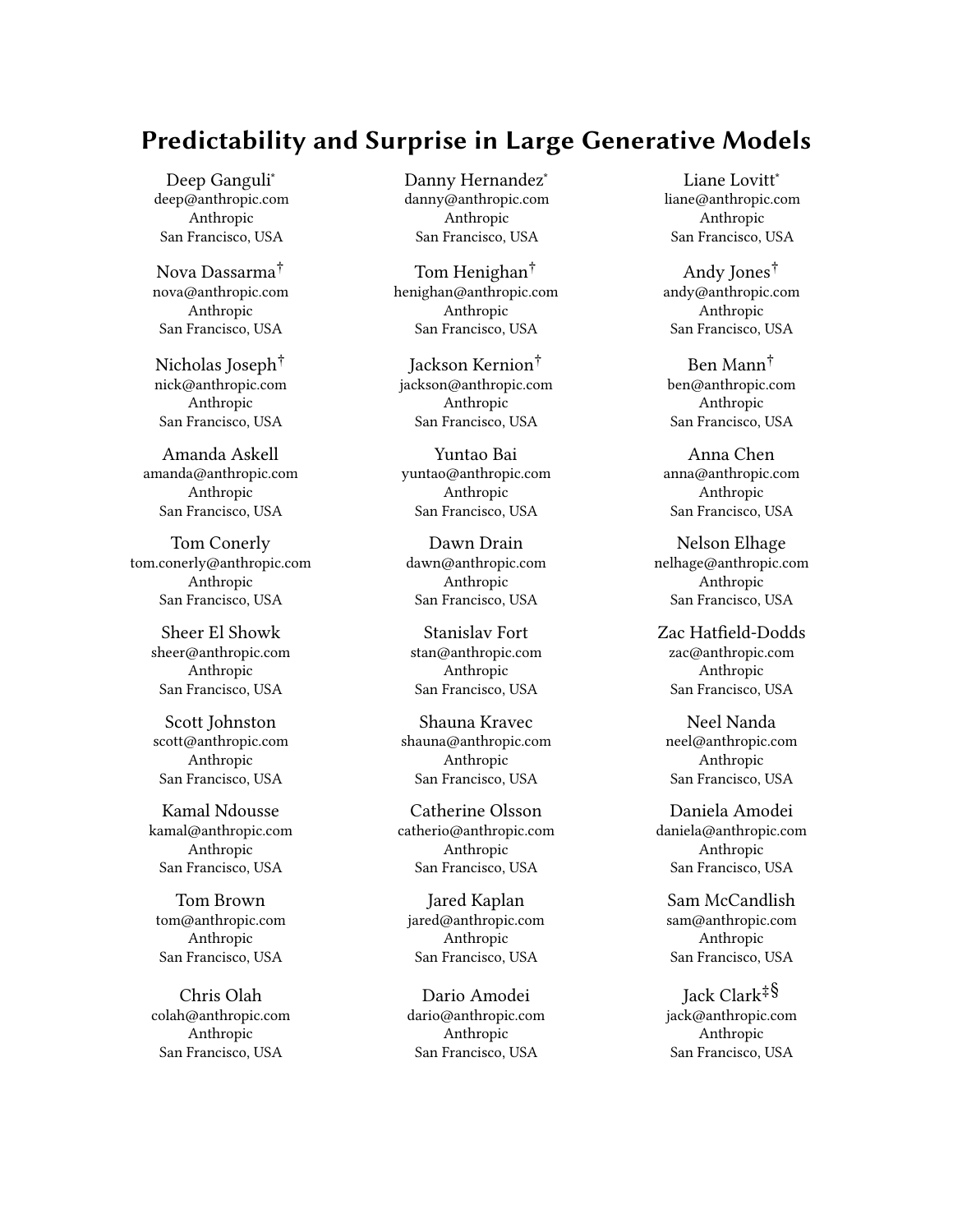Explore and prototype novel governance structures and government interventions. If the capabilities and resource-intensiveness of models scale further, then it may be prudent to explore governance structures that alter the incentives of private sector actors with regard to development and deployment. To do this, there will be a combination of soft regulation (e.g., the creation of voluntary best practices by industry, academia, civil society, and government), and hard regulation (e.g. transferring these best practices into standards and legislation). Governments should also explore regulatory approaches that can increase the chance of actors developing and deploying beneficial systems.

Implementation Path: AI development organizations should experiment with novel governance and oversight structures that let a broader set of stakeholders factor into model deployment decisions. This could take the form of oversight functions which can critique and publicly censure organizations should the organization diverge from the recommendations of the oversight body, to novel forms of governance that give diverse stakeholders power over an organization (for example, a private company could elect board members who represent the interests of civil society and/or academia rather than a pure profit-driven motive). AI development organizations should also work among themselves to develop best practices for the development and deployment of AI systems, then seek to get feedback on these from a broader range of stakeholders, potentially via the creation of third-party organizations for the purposes of standard formation. Along with innovations in governance of AI organizations, and work on best practices, we also believe governments should invest in better methods to assure the benefits of systems being deployed - specifically, governments should support efforts to measure and monitor the capabilities (both harmful and beneficial) of deployed AI systems [86], and should support the creation of an ecosystem oriented around auditing AI models and AI development processes [55, 65, 66].

Improve the tools available for model evaluation. Given the openended nature and scale of these models, researchers would benefit from having more tools available to help them comprehensively and efficiently evaluate these models. If we can find ways to create more open source tools and frameworks in this area, then we can benefit the broader model development ecosystem. Particularly valuable would be tools for doing a very broad set of evaluations, or evaluations that search (e.g. across prompts) for new capabilities, rather than just fixed evaluation datasets that measure known capabilities.

Implementation Path: Research funding organizations should allocate funds to researchers that are building evaluation systems (e.g., software, tests, and benchmarks) and critiquing them (e.g., see [21, 64]). Private sector and independent research organizations should invest further into developing tools to help researchers understand and evaluate large generative models - existing examples include Eleuther's 'Language Model Evaluation Harness' [28], the BIG-bench benchmark $^{\bar{2}1}$ , HuggingFace's 'BERTology' tooling $^{22},$ and more.

Improve our understanding of abrupt jumps in capabilities. In Section 2.2 we gave a few examples of abrupt jumps in capabilities (abrupt capability scaling). Anecdotally, our experience has been that abrupt jumps occur in only a minority of tasks, but at the same time are not especially rare. How often do they occur, is there a pattern to the kind of tasks on which they occur, why do they occur, and are there any leading indicators that predict when they are about to occur? Answering these questions could help to address some of the most surprising behavior in large models, and might be especially important for future AI safety issues.

Implementation Path: A systematic empirical study of abrupt jumps, across research and possibly commercial tasks for large models, could help to shed light on how common they are and when they occur. One route to studying this could be through interpretability research (e.g., [18]), and specifically a new approach known as mechanistic interpretability [26] - attempting to reverse engineer the computations performed by transformers (which underpin many of the generative models discussed in this paper) gives researchers a way to better understand how models behave.

# 5 CONCLUSION

In this paper we articulate (and provide evidence for) our basic thesis that large generative models have a paradoxical combination of high predictability — model loss improves in relation to resources expended on training, and tends to correlate loosely with improved performance on many tasks  $-$  and high unpredictability  $-$  specific model capabilities, inputs, and outputs can't be predicted ahead of time. The former drives rapid development of such models while the latter makes it difficult to anticipate the consequences of their development and deployment. We describe how these traits combine to alter the landscape of AI development, making it more likely a greater number of actors will build these models. Put bluntly: the status quo outlined here suggests that the next few years will see a proliferation of actors building ever-larger models, and these actors will have strong motivations to deploy these models, despite their potential for (possibly unpredictable) harmful societal impact. Various interventions (including the ones we outline in our paper) can change this dynamic, but it is nevertheless the current situation we must start from and continue to improve.

### ACKNOWLEDGMENTS

We thank Sam Bowman, Miles Brundage, Timnit Gebru, Gillian Hadfield, Percy Liang, Luke Muehlhauser, Helen Ngo, Michael Sellitto, Alex Tamkin, Helen Toner, and Sharon Zhou, and the anonymous reviewers for detailed feedback on drafts of the paper.

#### **REFERENCES**

- [1] Neel Alex, Eli Lifland, Lewis Tunstall, Abhishek Thakur, Pegah Maham, C. Jess Riedel, Emmie Hine, Carolyn Ashurst, Paul Sedille, Alexis Carlier, Michael Noetel, and Andreas Stuhlmüller. 2021. RAFT: A Real-World Few-Shot Text Classification Benchmark. arXiv:2109.14076 [cs] (Nov. 2021).<http://arxiv.org/abs/2109.14076> arXiv: 2109.14076.
- Dario Amodei, Danny Hernandez, Girish Sastry, Jack Clark, Greg Brockman, and Ilya Sutskever. 2018. AI and Compute.<https://openai.com/blog/ai-and-compute/>
- Julia Angwin, Jeff Larson, Surya Mattu, and Lauren Kirchner. 2016. Machine bias: There's software used across the country to predict future criminals. and it's biased against blacks. [https://www.propublica.org/article/machine-bias](https://www.propublica.org/article/machine-bias-risk-assessments-in-criminal-sentencing)[risk-assessments-in-criminal-sentencing](https://www.propublica.org/article/machine-bias-risk-assessments-in-criminal-sentencing)
- [4] Amanda Askell, Yuntao Bai, Anna Chen, Dawn Drain, Deep Ganguli, Tom Henighan, Andy Jones, Nicholas Joseph, Ben Mann, Nova DasSarma, Nelson

 $\rm ^{21}$ https://github.com/google/BIG-bench

<sup>22</sup>https://huggingface.co/docs/transformers/bertology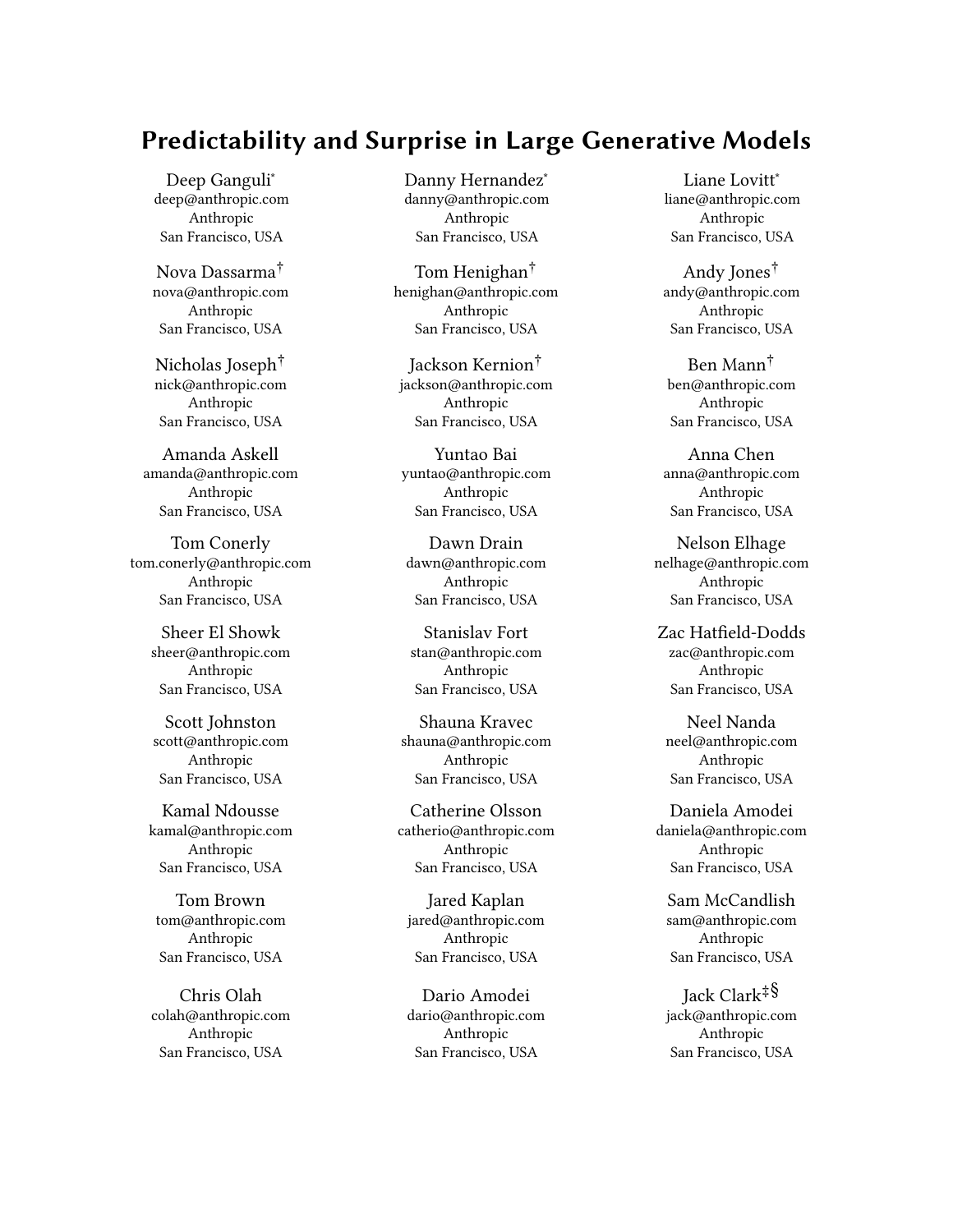Elhage, Zac Hatfield-Dodds, Danny Hernandez, Jackson Kernion, Kamal Ndousse, Catherine Olsson, Dario Amodei, Tom Brown, Jack Clark, Sam McCandlish, Chris Olah, and Jared Kaplan. 2021. A General Language Assistant as a Laboratory for Alignment. arXiv:2112.00861 [cs] (Dec. 2021).<http://arxiv.org/abs/2112.00861> arXiv: 2112.00861.

- [5] Jacob Austin, Augustus Odena, Maxwell Nye, Maarten Bosma, Henryk Michalewski, David Dohan, Ellen Jiang, Carrie Cai, Michael Terry, Quoc Le, and Charles Sutton. 2021. Program Synthesis with Large Language Models. arXiv:2108.07732 [cs] (Aug. 2021).<http://arxiv.org/abs/2108.07732> arXiv: 2108.07732.
- [6] Shahar Avin, Haydn Belfield, Miles Brundage, Gretchen Krueger, Jasmine Wang, Adrian Weller, Markus Anderljung, Igor Krawczuk, David Krueger, Jonathan Lebensold, Tegan Maharaj, and Noa Zilberman. 2021. Filling gaps in trustworthy development of AI. Science (Dec. 2021).<https://doi.org/10.1126/science.abi7176> Publisher: American Association for the Advancement of Science.
- [7] Michelle Bao, Angela Zhou, Samantha Zottola, Brian Brubach, Sarah Desmarais, Aaron Horowitz, Kristian Lum, and Suresh Venkatasubramanian. 2021. It's COMPASlicated: The Messy Relationship between RAI Datasets and Algorithmic Fairness Benchmarks. arXiv:2106.05498 [cs] (June 2021). [http://arxiv.org/abs/](http://arxiv.org/abs/2106.05498) [2106.05498](http://arxiv.org/abs/2106.05498) arXiv: 2106.05498.
- [8] Emily M. Bender, Timnit Gebru, Angelina McMillan-Major, and Shmargaret Shmitchell. 2021. On the Dangers of Stochastic Parrots: Can Language Models Be Too Big?. In Proceedings of the 2021 ACM Conference on Fairness, Accountability, and Transparency (FAccT '21). Association for Computing Machinery, New York, NY, USA, 610–623.<https://doi.org/10.1145/3442188.3445922>
- [9] Su Lin Blodgett, Solon Barocas, Hal Daumé III, and Hanna Wallach. 2020. Language (Technology) is Power: A Critical Survey of "Bias" in NLP. arXiv:2005.14050 [cs] (May 2020).<http://arxiv.org/abs/2005.14050> arXiv: 2005.14050.
- [10] Rishi Bommasani, Drew A. Hudson, Ehsan Adeli, Russ Altman, Simran Arora, Sydney von Arx, Michael S. Bernstein, Jeannette Bohg, Antoine Bosselut, Emma Brunskill, Erik Brynjolfsson, Shyamal Buch, Dallas Card, Rodrigo Castellon, Niladri Chatterji, Annie Chen, Kathleen Creel, Jared Quincy Davis, Dora Demszky, Chris Donahue, Moussa Doumbouya, Esin Durmus, Stefano Ermon, John Etchemendy, Kawin Ethayarajh, Li Fei-Fei, Chelsea Finn, Trevor Gale, Lauren Gillespie, Karan Goel, Noah Goodman, Shelby Grossman, Neel Guha, Tatsunori Hashimoto, Peter Henderson, John Hewitt, Daniel E. Ho, Jenny Hong, Kyle Hsu, Jing Huang, Thomas Icard, Saahil Jain, Dan Jurafsky, Pratyusha Kalluri, Siddharth Karamcheti, Geoff Keeling, Fereshte Khani, Omar Khattab, Pang Wei Koh, Mark Krass, Ranjay Krishna, Rohith Kuditipudi, Ananya Kumar, Faisal Ladhak, Mina Lee, Tony Lee, Jure Leskovec, Isabelle Levent, Xiang Lisa Li, Xuechen Li, Tengyu Ma, Ali Malik, Christopher D. Manning, Suvir Mirchandani, Eric Mitchell, Zanele Munyikwa, Suraj Nair, Avanika Narayan, Deepak Narayanan, Ben Newman, Allen Nie, Juan Carlos Niebles, Hamed Nilforoshan, Julian Nyarko, Giray Ogut, Laurel Orr, Isabel Papadimitriou, Joon Sung Park, Chris Piech, Eva Portelance, Christopher Potts, Aditi Raghunathan, Rob Reich, Hongyu Ren, Frieda Rong, Yusuf Roohani, Camilo Ruiz, Jack Ryan, Christopher Ré, Dorsa Sadigh, Shiori Sagawa, Keshav Santhanam, Andy Shih, Krishnan Srinivasan, Alex Tamkin, Rohan Taori, Armin W. Thomas, Florian Tramèr, Rose E. Wang, William Wang, Bohan Wu, Jiajun Wu, Yuhuai Wu, Sang Michael Xie, Michihiro Yasunaga, Jiaxuan You, Matei Zaharia, Michael Zhang, Tianyi Zhang, Xikun Zhang, Yuhui Zhang, Lucia Zheng, Kaitlyn Zhou, and Percy Liang. 2021. On the Opportunities and Risks of Foundation Models. arXiv:2108.07258 [cs] (Aug. 2021).<http://arxiv.org/abs/2108.07258> arXiv: 2108.07258.
- [11] Sebastian Borgeaud, Arthur Mensch, Jordan Hoffmann, Trevor Cai, Eliza Rutherford, Katie Millican, George van den Driessche, Jean-Baptiste Lespiau, Bogdan Damoc, Aidan Clark, Diego de Las Casas, Aurelia Guy, Jacob Menick, Roman Ring, Tom Hennigan, Saffron Huang, Loren Maggiore, Chris Jones, Albin Cassirer, Andy Brock, Michela Paganini, Geoffrey Irving, Oriol Vinyals, Simon Osindero, Karen Simonyan, Jack W. Rae, Erich Elsen, and Laurent Sifre. 2021. Improving language models by retrieving from trillions of tokens. arXiv:2112.04426 [cs] (Dec. 2021).<http://arxiv.org/abs/2112.04426> arXiv: 2112.04426.
- [12] Tom Brown, Benjamin Mann, Nick Ryder, Melanie Subbiah, Jared D Kaplan, Prafulla Dhariwal, Arvind Neelakantan, Pranav Shyam, Girish Sastry, Amanda Askell, Sandhini Agarwal, Ariel Herbert-Voss, Gretchen Krueger, Tom Henighan, Rewon Child, Aditya Ramesh, Daniel Ziegler, Jeffrey Wu, Clemens Winter, Chris Hesse, Mark Chen, Eric Sigler, Mateusz Litwin, Scott Gray, Benjamin Chess, Jack Clark, Christopher Berner, Sam McCandlish, Alec Radford, Ilya Sutskever, and Dario Amodei. 2020. Language Models are Few-Shot Learners. In Advances in Neural Information Processing Systems, H. Larochelle, M. Ranzato, R. Hadsell, M. F. Balcan, and H. Lin (Eds.), Vol. 33. Curran Associates, Inc., 1877–1901. [https://proceedings.](https://proceedings.neurips.cc/paper/2020/file/1457c0d6bfcb4967418bfb8ac142f64a-Paper.pdf) [neurips.cc/paper/2020/file/1457c0d6bfcb4967418bfb8ac142f64a-Paper.pdf](https://proceedings.neurips.cc/paper/2020/file/1457c0d6bfcb4967418bfb8ac142f64a-Paper.pdf)
- [13] Miles Brundage, Shahar Avin, Jasmine Wang, Haydn Belfield, Gretchen Krueger, Gillian Hadfield, Heidy Khlaaf, Jingying Yang, Helen Toner, Ruth Fong, Tegan Maharaj, Pang Wei Koh, Sara Hooker, Jade Leung, Andrew Trask, Emma Bluemke, Jonathan Lebensold, Cullen O'Keefe, Mark Koren, Théo Ryffel, J. B. Rubinovitz, Tamay Besiroglu, Federica Carugati, Jack Clark, Peter Eckersley, Sarah de Haas, Maritza Johnson, Ben Laurie, Alex Ingerman, Igor Krawczuk, Amanda Askell,

Rosario Cammarota, Andrew Lohn, David Krueger, Charlotte Stix, Peter Henderson, Logan Graham, Carina Prunkl, Bianca Martin, Elizabeth Seger, Noa Zilberman, Seán O hÉigeartaigh, Frens Kroeger, Girish Sastry, Rebecca Kagan, Adrian Weller, Brian Tse, Elizabeth Barnes, Allan Dafoe, Paul Scharre, Ariel Herbert-Voss, Martijn Rasser, Shagun Sodhani, Carrick Flynn, Thomas Krendl Gilbert, Lisa Dyer, Saif Khan, Yoshua Bengio, and Markus Anderljung. 2020. Toward Trustworthy AI Development: Mechanisms for Supporting Verifiable Claims. arXiv:2004.07213 [cs] (April 2020).<http://arxiv.org/abs/2004.07213> arXiv: 2004.07213.

- [14] Ben Buchanan, Andrew Lohn, Micha Musser, and Katerina Sedova. 2021. Truth, Lies, and Automation. [https://cset.georgetown.edu/publication/truth-lies-and](https://cset.georgetown.edu/publication/truth-lies-and-automation/)[automation/](https://cset.georgetown.edu/publication/truth-lies-and-automation/)
- [15] Nicholas Carlini, Florian Tramer, Eric Wallace, Matthew Jagielski, Ariel Herbert-Voss, Katherine Lee, Adam Roberts, Tom Brown, Dawn Song, Ulfar Erlingsson, Alina Oprea, and Colin Raffel. 2021. Extracting Training Data from Large Language Models. arXiv:2012.07805 [cs] (June 2021).<http://arxiv.org/abs/2012.07805> arXiv: 2012.07805.
- [16] Edwin Cartlidge. 2019. Square Kilometre Array hit with further cost hike and delay. Physics World (Aug. 2019). [https://physicsworld.com/a/square-kilometre](https://physicsworld.com/a/square-kilometre-array-hit-with-further-cost-hike-and-delay/)[array-hit-with-further-cost-hike-and-delay/](https://physicsworld.com/a/square-kilometre-array-hit-with-further-cost-hike-and-delay/)
- [17] Mark Chen, Jerry Tworek, Heewoo Jun, Qiming Yuan, Henrique Ponde de Oliveira Pinto, Jared Kaplan, Harri Edwards, Yuri Burda, Nicholas Joseph, Greg Brockman, Alex Ray, Raul Puri, Gretchen Krueger, Michael Petrov, Heidy Khlaaf, Girish Sastry, Pamela Mishkin, Brooke Chan, Scott Gray, Nick Ryder, Mikhail Pavlov, Alethea Power, Lukasz Kaiser, Mohammad Bavarian, Clemens Winter, Philippe Tillet, Felipe Petroski Such, Dave Cummings, Matthias Plappert, Fotios Chantzis, Elizabeth Barnes, Ariel Herbert-Voss, William Hebgen Guss, Alex Nichol, Alex Paino, Nikolas Tezak, Jie Tang, Igor Babuschkin, Suchir Balaji, Shantanu Jain, William Saunders, Christopher Hesse, Andrew N. Carr, Jan Leike, Josh Achiam, Vedant Misra, Evan Morikawa, Alec Radford, Matthew Knight, Miles Brundage, Mira Murati, Katie Mayer, Peter Welinder, Bob McGrew, Dario Amodei, Sam McCandlish, Ilya Sutskever, and Wojciech Zaremba. 2021. Evaluating Large Language Models Trained on Code. arXiv:2107.03374 [cs] (July 2021). [http:](http://arxiv.org/abs/2107.03374) [//arxiv.org/abs/2107.03374](http://arxiv.org/abs/2107.03374) arXiv: 2107.03374.
- [18] Kevin Clark, Urvashi Khandelwal, Omer Levy, and Christopher D. Manning. 2019. What Does BERT Look At? An Analysis of BERT's Attention. arXiv:1906.04341 [cs] (June 2019).<http://arxiv.org/abs/1906.04341> arXiv: 1906.04341.
- Kaleigh Clary, Emma Tosch, John Foley, and David Jensen. 2019. Let's Play Again: Variability of Deep Reinforcement Learning Agents in Atari Environments. arXiv:1904.06312 [cs, stat] (April 2019).<http://arxiv.org/abs/1904.06312> arXiv: 1904.06312.
- [20] Kate Crawford. 2021. Atlas of AI. Yale University Press. [https://yalebooks.yale.](https://yalebooks.yale.edu/book/9780300209570/atlas-ai) [edu/book/9780300209570/atlas-ai](https://yalebooks.yale.edu/book/9780300209570/atlas-ai)
- [21] Emily Denton, Alex Hanna, Razvan Amironesei, Andrew Smart, Hilary Nicole, and Morgan Klaus Scheuerman. 2020. Bringing the People Back In: Contesting Benchmark Machine Learning Datasets. arXiv:2007.07399 [cs] (July 2020). [http:](http://arxiv.org/abs/2007.07399) [//arxiv.org/abs/2007.07399](http://arxiv.org/abs/2007.07399) arXiv: 2007.07399.
- [22] Emily Dinan, Gavin Abercrombie, A. Stevie Bergman, Shannon Spruit, Dirk Hovy, Y.-Lan Boureau, and Verena Rieser. 2021. Anticipating Safety Issues in E2E Conversational AI: Framework and Tooling. arXiv:2107.03451 [cs] (July 2021). <http://arxiv.org/abs/2107.03451> arXiv: 2107.03451.
- [23] Julia Dressel and Hany Farid. 2018. The accuracy, fairness, and limits of predicting recidivism. Science Advances (Jan. 2018).<https://doi.org/10.1126/sciadv.aao5580> Publisher: American Association for the Advancement of Science.
- [24] Jasha Droppo and Oguz Elibol. 2021. Scaling Laws for Acoustic Models. arXiv:2106.09488 [cs, eess] (June 2021).<http://arxiv.org/abs/2106.09488> arXiv: 2106.09488.
- [25] Nan Du, Yanping Huang, Andrew M. Dai, Simon Tong, Dmitry Lepikhin, Yuanzhong Xu, Maxim Krikun, Yanqi Zhou, Adams Wei Yu, Orhan Firat, Barret Zoph, Liam Fedus, Maarten Bosma, Zongwei Zhou, Tao Wang, Yu Emma Wang, Kellie Webster, Marie Pellat, Kevin Robinson, Kathy Meier-Hellstern, Toju Duke, Lucas Dixon, Kun Zhang, Quoc V. Le, Yonghui Wu, Zhifeng Chen, and Claire Cui. 2021. GLaM: Efficient Scaling of Language Models with Mixture-of-Experts. arXiv:2112.06905 [cs] (Dec. 2021).<http://arxiv.org/abs/2112.06905> arXiv: 2112.06905.
- [26] Nelson Elhage, Neel Nanda, Catherine Olsson, Tom Henighan, Nicholas Joseph, Ben Mann, Amanda Askell, Yuntao Bai, Anna Chen, Tom Conerly, Nova Das-Sarma, Dawn Drain, Deep Ganguli, Zac Hatfield-Dodds, Danny Hernandez, Andy Jones, Jackson Kernion, Liane Lovitt, Kamal Ndousse, Dario Amodei, Tom Brown, Jack Clark, Jared Kaplan, Sam McCandlish, and Chris Olah. 2021. A Mathematical Framework for Transformer Circuits.
- [27] Sorelle A. Friedler, Carlos Scheidegger, and Suresh Venkatasubramanian. 2016. On the (im)possibility of fairness. arXiv:1609.07236 [cs, stat] (Sept. 2016). [http:](http://arxiv.org/abs/1609.07236) [//arxiv.org/abs/1609.07236](http://arxiv.org/abs/1609.07236) arXiv: 1609.07236.
- [28] Leo Gao, Jonathan Tow, Stella Biderman, Sid Black, Anthony DiPofi, Charles Foster, Laurence Golding, Jeffrey Hsu, Kyle McDonell, Niklas Muennighoff, Jason Phang, Laria Reynolds, Eric Tang, Anish Thite, Ben Wang, Kevin Wang, and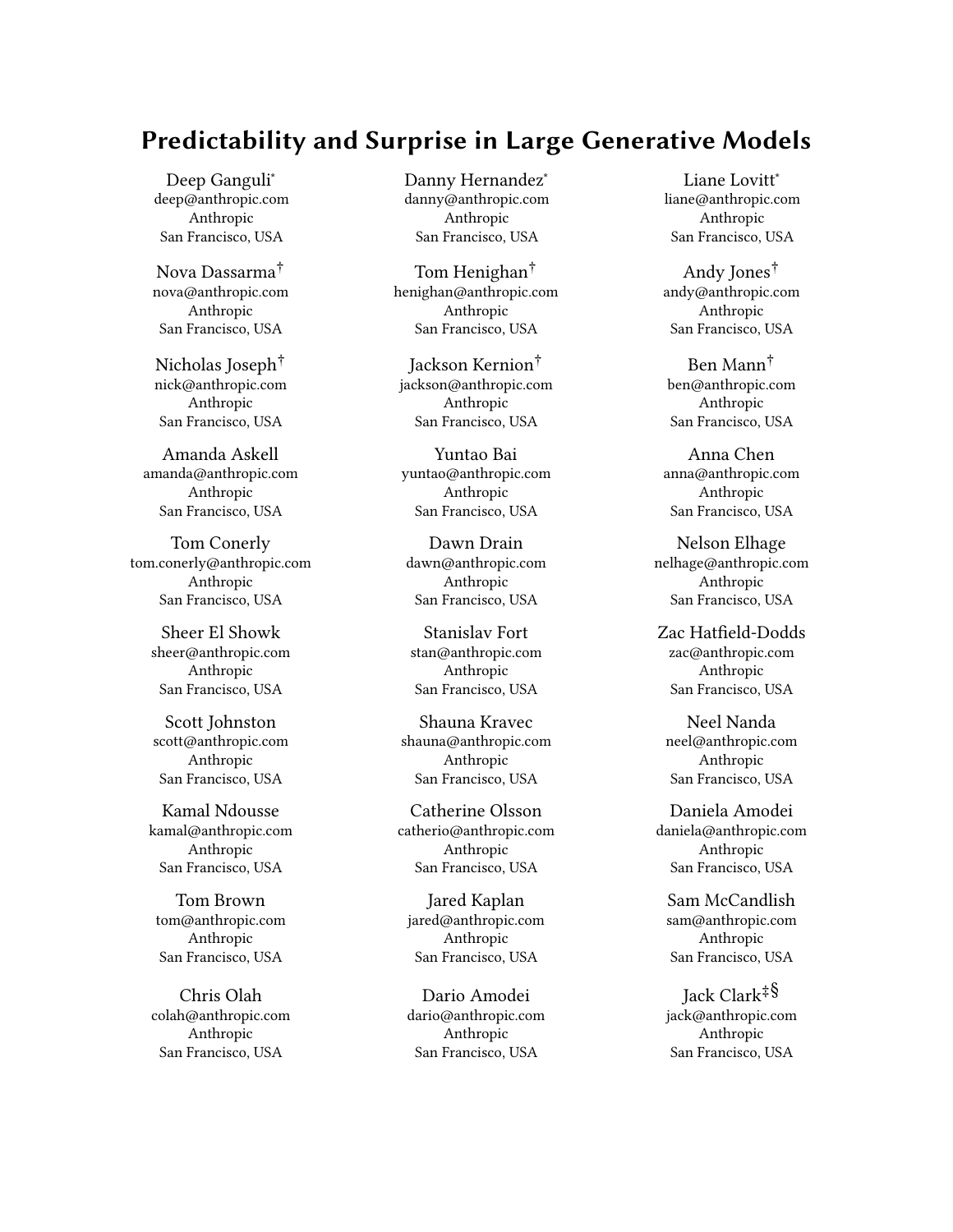Predictability and Surprise in Large Generative Models **FACCT** 22, June 21–24, 2022, Seoul, Republic of Korea

Andy Zou. 2021. A framework for few-shot language model evaluation. [https:](https://doi.org/10.5281/zenodo.5371628) [//doi.org/10.5281/zenodo.5371628](https://doi.org/10.5281/zenodo.5371628)

- [29] Timnit Gebru, Jamie Morgenstern, Briana Vecchione, Jennifer Wortman Vaughan, Hanna Wallach, Hal Daumé III, and Kate Crawford. 2021. Datasheets for Datasets. arXiv:1803.09010 [cs] (Dec. 2021).<http://arxiv.org/abs/1803.09010> arXiv: 1803.09010.
- [30] Samuel Gehman, Suchin Gururangan, Maarten Sap, Yejin Choi, and Noah A. Smith. 2020. RealToxicityPrompts: Evaluating Neural Toxic Degeneration in Language Models. ArXiv abs/2009.11462 (2020).
- [31] Mary Gray and Siddharth Suri. 2019. Ghost Work. Mariner Books. [https:](https://ghostwork.info/) [//ghostwork.info/](https://ghostwork.info/)
- [32] Soyeon Caren Han, Taejun Lim, Siqu Long, Bernd Burgstaller, and Josiah Poon. 2021. GLocal-K: Global and Local Kernels for Recommender Systems. (Aug. 2021). <https://doi.org/10.1145/3459637.3482112>
- [33] Laura Hanu and Unitary team. 2020. Detoxify. Published: Github. https://github.com/unitaryai/detoxify.
- [34] F. Maxwell Harper and Joseph A. Konstan. 2015. The MovieLens Datasets: History and Context. ACM Transactions on Interactive Intelligent Systems 5, 4 (Dec. 2015), 19:1–19:19.<https://doi.org/10.1145/2827872>
- [35] Dan Hendrycks, Collin Burns, Steven Basart, Andy Zou, Mantas Mazeika, Dawn Song, and Jacob Steinhardt. 2021. Measuring Massive Multitask Language Understanding. arXiv:2009.03300 [cs] (Jan. 2021).<http://arxiv.org/abs/2009.03300> arXiv: 2009.03300.
- [36] Dan Hendrycks, Nicholas Carlini, John Schulman, and Jacob Steinhardt. 2021. Unsolved Problems in ML Safety. arXiv:2109.13916 [cs] (Dec. 2021). [http://arxiv.](http://arxiv.org/abs/2109.13916) [org/abs/2109.13916](http://arxiv.org/abs/2109.13916) arXiv: 2109.13916.
- [37] Dan Hendrycks, Kevin Zhao, Steven Basart, Jacob Steinhardt, and Dawn Song. 2021. Natural Adversarial Examples. arXiv:1907.07174 [cs, stat] (March 2021). <http://arxiv.org/abs/1907.07174> arXiv: 1907.07174.
- [38] Tom Henighan, Jared Kaplan, Mor Katz, Mark Chen, Christopher Hesse, Jacob Jackson, Heewoo Jun, Tom B. Brown, Prafulla Dhariwal, Scott Gray, Chris Hallacy, Benjamin Mann, Alec Radford, Aditya Ramesh, Nick Ryder, Daniel M. Ziegler, John Schulman, Dario Amodei, and Sam McCandlish. 2020. Scaling Laws for Autoregressive Generative Modeling. arXiv:2010.14701 [cs] (Nov. 2020). [http:](http://arxiv.org/abs/2010.14701) [//arxiv.org/abs/2010.14701](http://arxiv.org/abs/2010.14701) arXiv: 2010.14701.
- [39] Danny Hernandez, Jared Kaplan, Tom Henighan, and Sam McCandlish. 2021. Scaling Laws for Transfer.  $arXiv:2102.01293$  [cs] (Feb. 2021). [http://arxiv.org/abs/](http://arxiv.org/abs/2102.01293) [2102.01293](http://arxiv.org/abs/2102.01293) arXiv: 2102.01293.
- [40] Joel Hestness, Sharan Narang, Newsha Ardalani, Gregory Diamos, Heewoo Jun, Hassan Kianinejad, Md Mostofa Ali Patwary, Yang Yang, and Yanqi Zhou. 2017. Deep Learning Scaling is Predictable, Empirically. arXiv:1712.00409 [cs, stat] (Dec. 2017).<http://arxiv.org/abs/1712.00409> arXiv: 1712.00409.
- [41] Daniel Ho, Jennifer King, Russell Wald, and Christopher Wan. 2021. Building a National AI Research Resource. White Paper. Stanford University. [https:](https://hai.stanford.edu/white-paper-building-national-ai-research-resource) [//hai.stanford.edu/white-paper-building-national-ai-research-resource](https://hai.stanford.edu/white-paper-building-national-ai-research-resource)
- [42] Erik Hoel. 2021. Big Tech is replacing human artists with AI. [https://erikhoel.](https://erikhoel.substack.com/p/big-tech-is-replacing-human-artists) [substack.com/p/big-tech-is-replacing-human-artists](https://erikhoel.substack.com/p/big-tech-is-replacing-human-artists)
- [43] AI Now Institute. 2021. Democratize AI? How the proposed National AI Research Resource falls short. [https://medium.com/@AINowInstitute/democratize-ai](https://medium.com/@AINowInstitute/democratize-ai-how-the-proposed-national-ai-research-resource-falls-short-96ae5f67ccfa)[how-the-proposed-national-ai-research-resource-falls-short-96ae5f67ccfa](https://medium.com/@AINowInstitute/democratize-ai-how-the-proposed-national-ai-research-resource-falls-short-96ae5f67ccfa)
- [44] Jared Kaplan, Sam McCandlish, Tom Henighan, Tom B. Brown, Benjamin Chess, Rewon Child, Scott Gray, Alec Radford, Jeffrey Wu, and Dario Amodei. 2020. Scaling Laws for Neural Language Models. arXiv:2001.08361 [cs, stat] (Jan. 2020). <http://arxiv.org/abs/2001.08361> arXiv: 2001.08361.
- [45] Zachary Kenton, Tom Everitt, Laura Weidinger, Iason Gabriel, Vladimir Mikulik, and Geoffrey Irving. 2021. Alignment of Language Agents. arXiv:2103.14659 [cs] (March 2021).<http://arxiv.org/abs/2103.14659> arXiv: 2103.14659.
- [46] Josh Kenway, Francois Camille, Sasha Costanza-Chock, Deborah Raji, Inioluwa, and Joy Buolamwini. 2022. Bug Bounties For Algorithmic Harms? Technical Report. Algorithmic Justice League.<https://www.ajl.org/bugs>
- [47] Boseop Kim, HyoungSeok Kim, Sang-Woo Lee, Gichang Lee, Donghyun Kwak, Dong Hyeon Jeon, Sunghyun Park, Sungju Kim, Seonhoon Kim, Dongpil Seo, Heungsub Lee, Minyoung Jeong, Sungjae Lee, Minsub Kim, Suk Hyun Ko, Seokhun Kim, Taeyong Park, Jinuk Kim, Soyoung Kang, Na-Hyeon Ryu, Kang Min Yoo, Minsuk Chang, Soobin Suh, Sookyo In, Jinseong Park, Kyungduk Kim, Hiun Kim, Jisu Jeong, Yong Goo Yeo, Donghoon Ham, Dongju Park, Min Young Lee, Jaewook Kang, Inho Kang, Jung-Woo Ha, Woomyoung Park, and Nako Sung. 2021. What Changes Can Large-scale Language Models Bring? Intensive Study on HyperCLOVA: Billions-scale Korean Generative Pretrained Transformers. arXiv:2109.04650 [cs] (Nov. 2021).<http://arxiv.org/abs/2109.04650> arXiv: 2109.04650.
- [48] Alex Knapp. 2012. How Much Does It Cost To Find A Higgs Boson? Forbes (June 2012). [https://www.forbes.com/sites/alexknapp/2012/07/05/how-much-does-it](https://www.forbes.com/sites/alexknapp/2012/07/05/how-much-does-it-cost-to-find-a-higgs-boson/)[cost-to-find-a-higgs-boson/](https://www.forbes.com/sites/alexknapp/2012/07/05/how-much-does-it-cost-to-find-a-higgs-boson/) Section: Tech.
- [49] Alex Krizhevsky, Ilya Sutskever, and Geoffrey E Hinton. 2012. ImageNet Classification with Deep Convolutional Neural Networks. In Advances in Neural Information Processing Systems, F. Pereira, C. J. C. Burges, L. Bottou, and K. Q. Weinberger (Eds.), Vol. 25. Curran Associates, Inc. [https://proceedings.neurips.](https://proceedings.neurips.cc/paper/2012/file/c399862d3b9d6b76c8436e924a68c45b-Paper.pdf)

[cc/paper/2012/file/c399862d3b9d6b76c8436e924a68c45b-Paper.pdf](https://proceedings.neurips.cc/paper/2012/file/c399862d3b9d6b76c8436e924a68c45b-Paper.pdf)

- [50] Connor Leahy. 2022. Announcing GPT-NeoX-20B. [https://blog.eleuther.ai/](https://blog.eleuther.ai/announcing-20b/) [announcing-20b/](https://blog.eleuther.ai/announcing-20b/)
- [51] Chuan Li. 2020. OpenAI's GPT-3 Language Model: A Technical Overview. [https:](https://lambdalabs.com/blog/demystifying-gpt-3/) [//lambdalabs.com/blog/demystifying-gpt-3/](https://lambdalabs.com/blog/demystifying-gpt-3/)
- [52] Opher Lieber, Or Sharir, Barak Lenz, and Yoav Shoham. 2021. Jurassic-1: Technical Details And Evaluation. Technical Report. AI21 Labs.
- [53] Andrew Lohn and Micha Musser. 2022. AI and Compute: How Much Longer Can Computing Power Drive Artificial Intelligence Progress? Technical Report. Center for Security and Emerging Technology.<https://doi.org/10.51593/2021CA009>
- [54] Margaret Mitchell, Simone Wu, Andrew Zaldivar, Parker Barnes, Lucy Vasserman, Ben Hutchinson, Elena Spitzer, Inioluwa Deborah Raji, and Timnit Gebru. 2019. Model Cards for Model Reporting. Proceedings of the Conference on Fairness, Accountability, and Transparency (Jan. 2019), 220–229. [https://doi.org/10.1145/](https://doi.org/10.1145/3287560.3287596) [3287560.3287596](https://doi.org/10.1145/3287560.3287596) arXiv: 1810.03993.
- [55] Shakir Mohamed, Marie-Therese Png, and William Isaac. 2020. Decolonial AI: Decolonial Theory as Sociotechnical Foresight in Artificial Intelligence. Philosophy & Technology 33 (Dec. 2020).<https://doi.org/10.1007/s13347-020-00405-8>
- [56] Nick Walton [@nickwalton00]. 2020. I've noticed a number of people using AI Dungeon to test GPT-3's abilities. While it's a great way to see how GPT-3 can power an interesting application. It's a poor test of GPT-3's abilities in general. The first generation of any custom prompt is actually GPT-2. [https:](https://twitter.com/nickwalton00/status/1289946861478936577) [//twitter.com/nickwalton00/status/1289946861478936577](https://twitter.com/nickwalton00/status/1289946861478936577)
- [57] David Patterson, Joseph Gonzalez, Quoc Le, Chen Liang, Lluis-Miquel Munguia, Daniel Rothchild, David So, Maud Texier, and Jeff Dean. 2021. Carbon Emissions and Large Neural Network Training. arXiv:2104.10350 [cs] (April 2021). [http:](http://arxiv.org/abs/2104.10350) [//arxiv.org/abs/2104.10350](http://arxiv.org/abs/2104.10350) arXiv: 2104.10350.
- [58] Ethan Perez, Saffron Huang, Francis Song, Trevor Cai, Roman Ring, John Aslanides, Amelia Glaese, Nat McAleese, and Geoffrey Irving. 2022. Red Teaming Language Models with Language Models. arXiv:2202.03286 [cs] (Feb. 2022). <http://arxiv.org/abs/2202.03286> arXiv: 2202.03286.
- [59] Alethea Power, Yuri Burda, Harri Edwards, Igor Babuschkin, and Vedant Misra. 2022. Grokking: Generalization Beyond Overfitting on Small Algorithmic Datasets. arXiv:2201.02177 [cs] (Jan. 2022).<http://arxiv.org/abs/2201.02177> arXiv: 2201.02177.
- [60] Shrimai Prabhumoye, Rafal Kocielnik, Mohammad Shoeybi, Anima Anandkumar, and Bryan Catanzaro. 2021. Few-shot Instruction Prompts for Pretrained Language Models to Detect Social Biases. arXiv:2112.07868 [cs] (Dec. 2021). <http://arxiv.org/abs/2112.07868> arXiv: 2112.07868.
- [61] Gabriele Prato, Simon Guiroy, Ethan Caballero, Irina Rish, and Sarath Chandar. 2021. Scaling Laws for the Few-Shot Adaptation of Pre-trained Image Classifiers. arXiv:2110.06990 [cs] (Oct. 2021).<http://arxiv.org/abs/2110.06990> arXiv: 2110.06990.
- [62] Alec Radford, Jong Wook Kim, Chris Hallacy, Aditya Ramesh, Gabriel Goh, Sandhini Agarwal, Girish Sastry, Amanda Askell, Pamela Mishkin, Jack Clark, Gretchen Krueger, and Ilya Sutskever. 2021. Learning Transferable Visual Models From Natural Language Supervision. arXiv:2103.00020 [cs] (Feb. 2021). [http:](http://arxiv.org/abs/2103.00020) [//arxiv.org/abs/2103.00020](http://arxiv.org/abs/2103.00020) arXiv: 2103.00020.
- [63] Jack W. Rae, Sebastian Borgeaud, Trevor Cai, Katie Millican, Jordan Hoffmann, Francis Song, John Aslanides, Sarah Henderson, Roman Ring, Susannah Young, Eliza Rutherford, Tom Hennigan, Jacob Menick, Albin Cassirer, Richard Powell, George van den Driessche, Lisa Anne Hendricks, Maribeth Rauh, Po-Sen Huang, Amelia Glaese, Johannes Welbl, Sumanth Dathathri, Saffron Huang, Jonathan Uesato, John Mellor, Irina Higgins, Antonia Creswell, Nat McAleese, Amy Wu, Erich Elsen, Siddhant Jayakumar, Elena Buchatskaya, David Budden, Esme Sutherland, Karen Simonyan, Michela Paganini, Laurent Sifre, Lena Martens, Xiang Lorraine Li, Adhiguna Kuncoro, Aida Nematzadeh, Elena Gribovskaya, Domenic Donato, Angeliki Lazaridou, Arthur Mensch, Jean-Baptiste Lespiau, Maria Tsimpoukelli, Nikolai Grigorev, Doug Fritz, Thibault Sottiaux, Mantas Pajarskas, Toby Pohlen, Zhitao Gong, Daniel Toyama, Cyprien de Masson d'Autume, Yujia Li, Tayfun Terzi, Vladimir Mikulik, Igor Babuschkin, Aidan Clark, Diego de Las Casas, Aurelia Guy, Chris Jones, James Bradbury, Matthew Johnson, Blake Hechtman, Laura Weidinger, Iason Gabriel, William Isaac, Ed Lockhart, Simon Osindero, Laura Rimell, Chris Dyer, Oriol Vinyals, Kareem Ayoub, Jeff Stanway, Lorrayne Bennett, Demis Hassabis, Koray Kavukcuoglu, and Geoffrey Irving. 2021. Scaling Language Models: Methods, Analysis & Insights from Training Gopher. arXiv:2112.11446 [cs] (Dec. 2021).<http://arxiv.org/abs/2112.11446> arXiv: 2112.11446.
- [64] Inioluwa Deborah Raji, Emily M. Bender, Amandalynne Paullada, Emily Denton, and Alex Hanna. 2021. AI and the Everything in the Whole Wide World Benchmark. arXiv:2111.15366 [cs] (Nov. 2021).<http://arxiv.org/abs/2111.15366> arXiv: 2111.15366.
- [65] Inioluwa Deborah Raji and Joy Buolamwini. 2019. Actionable Auditing: Investigating the Impact of Publicly Naming Biased Performance Results of Commercial AI Products. In Proceedings of the 2019 AAAI/ACM Conference on AI, Ethics, and Society (AIES '19). Association for Computing Machinery, New York, NY, USA, 429–435.<https://doi.org/10.1145/3306618.3314244>
- [66] Inioluwa Deborah Raji, Andrew Smart, Rebecca N. White, Margaret Mitchell, Timnit Gebru, Ben Hutchinson, Jamila Smith-Loud, Daniel Theron, and Parker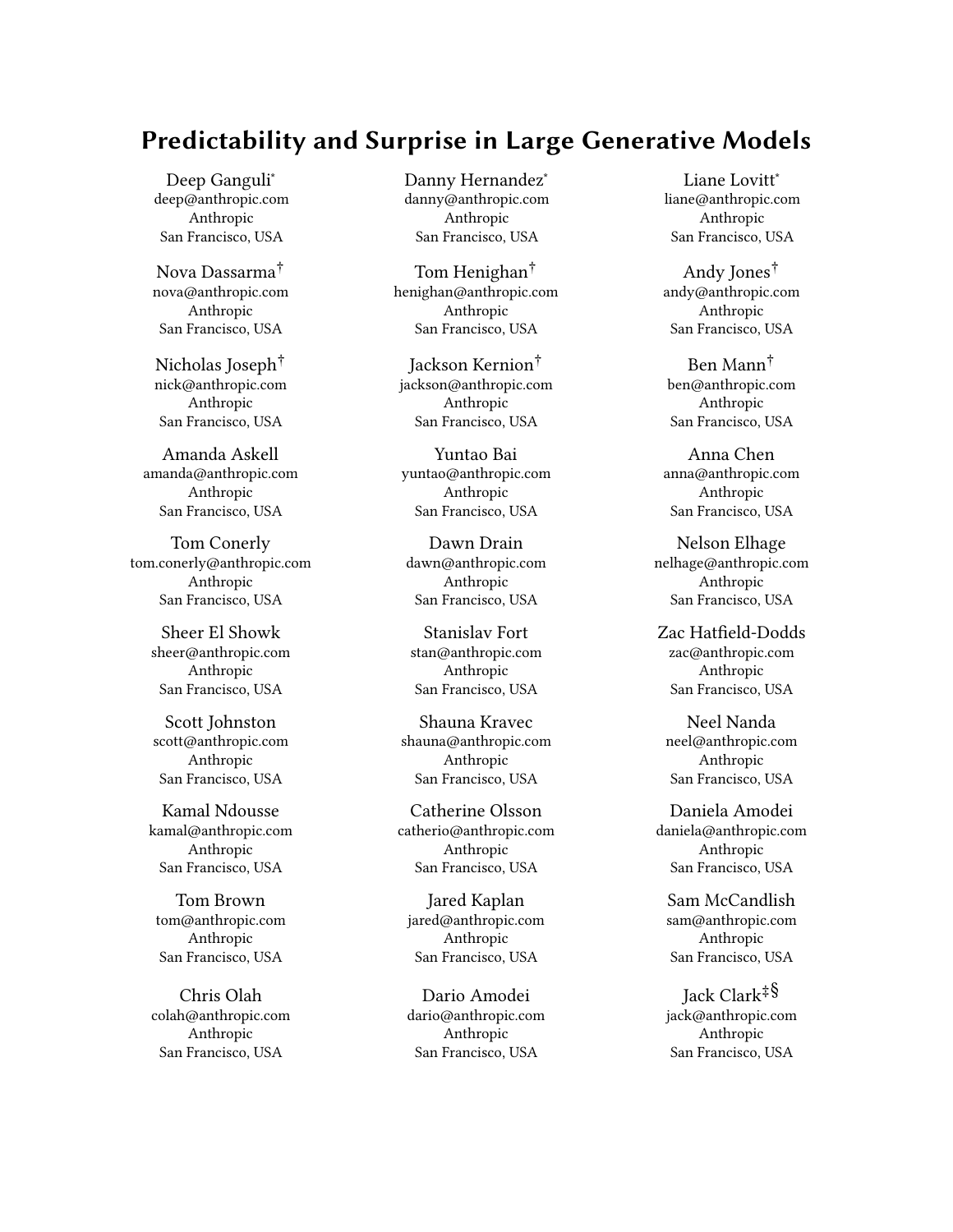Barnes. 2020. Closing the AI accountability gap: defining an end-to-end framework for internal algorithmic auditing. In Proceedings of the 2020 Conference on Fairness, Accountability, and Transparency (FAT\* '20). Association for Computing Machinery, New York, NY, USA, 33–44.<https://doi.org/10.1145/3351095.3372873>

- [67] Jonathan S. Rosenfeld, Amir Rosenfeld, Yonatan Belinkov, and Nir Shavit. 2019. A Constructive Prediction of the Generalization Error Across Scales. arXiv:1909.12673 [cs, stat] (Dec. 2019).<http://arxiv.org/abs/1909.12673> arXiv: 1909.12673.
- [68] Cynthia Rudin, Caroline Wang, and Beau Coker. 2020. The Age of Secrecy and Unfairness in Recidivism Prediction. Harvard Data Science Review 2, 1 (March 2020).<https://doi.org/10.1162/99608f92.6ed64b30>
- [69] Victor Sanh, Albert Webson, Colin Raffel, Stephen H. Bach, Lintang Sutawika, Zaid Alyafeai, Antoine Chaffin, Arnaud Stiegler, Teven Le Scao, Arun Raja, Manan Dey, M. Saiful Bari, Canwen Xu, Urmish Thakker, Shanya Sharma Sharma, Eliza Szczechla, Taewoon Kim, Gunjan Chhablani, Nihal Nayak, Debajyoti Datta, Jonathan Chang, Mike Tian-Jian Jiang, Han Wang, Matteo Manica, Sheng Shen, Zheng Xin Yong, Harshit Pandey, Rachel Bawden, Thomas Wang, Trishala Neeraj, Jos Rozen, Abheesht Sharma, Andrea Santilli, Thibault Fevry, Jason Alan Fries, Ryan Teehan, Stella Biderman, Leo Gao, Tali Bers, Thomas Wolf, and Alexander M. Rush. 2021. Multitask Prompted Training Enables Zero-Shot Task Generalization. arXiv:2110.08207 [cs] (Dec. 2021).<http://arxiv.org/abs/2110.08207> arXiv: 2110.08207.
- [70] Roy Schwartz, Jesse Dodge, Noah A. Smith, and Oren Etzioni. 2020. Green AI. Commun. ACM 63, 12 (Nov. 2020), 54–63.<https://doi.org/10.1145/3381831>
- [71] Jaime Sevilla, Pablo Villalobos, Juan Felipe Cerón, Matthew Burtell, Lennart Heim, Amogh B Nanjajjar, Anson Ho, Tamay Besiroglu, Marius Hobbhahn, and Jean-Stanislas Denain. 2021. Parameter, Compute and Data Trends in Machine Learning. https://docs.google.com/spreadsheets/d/1AAIebiNsnJi\_uKALHbXNfn3 [YsT6sHXtCU0q7OIPuc4/](https://docs.google.com/spreadsheets/d/1AAIebjNsnJj_uKALHbXNfn3_YsT6sHXtCU0q7OIPuc4/)
- [72] Tom Simonite. 2021. What Really Happened When Google Ousted Timnit Gebru. Wired (June 2021). [https://www.wired.com/story/google-timnit-gebru-ai-what](https://www.wired.com/story/google-timnit-gebru-ai-what-really-happened/)[really-happened/](https://www.wired.com/story/google-timnit-gebru-ai-what-really-happened/) Section: tags.
- [73] Shaden Smith, Mostofa Patwary, Brandon Norick, Patrick LeGresley, Samyam Rajbhandari, Jared Casper, Zhun Liu, Shrimai Prabhumoye, George Zerveas, Vijay Korthikanti, Elton Zhang, Rewon Child, Reza Yazdani Aminabadi, Julie Bernauer, Xia Song, Mohammad Shoeybi, Yuxiong He, Michael Houston, Saurabh Tiwary, and Bryan Catanzaro. 2022. Using DeepSpeed and Megatron to Train Megatron-Turing NLG 530B, A Large-Scale Generative Language Model. arXiv:2201.11990 [cs] (Feb. 2022).<http://arxiv.org/abs/2201.11990> arXiv: 2201.11990.
- [74] Irene Solaiman and Christy Dennison. 2021. Process for Adapting Language Models to Society (PALMS) with Values-Targeted Datasets. arXiv:2106.10328 [cs] (Nov. 2021).<http://arxiv.org/abs/2106.10328> arXiv: 2106.10328.
- [75] Emma Strubell, Ananya Ganesh, and Andrew McCallum. 2019. Energy and Policy Considerations for Deep Learning in NLP. arXiv:1906.02243 [cs] (June 2019).<http://arxiv.org/abs/1906.02243> arXiv: 1906.02243.
- [76] Alex Tamkin, Miles Brundage, Jack Clark, and Deep Ganguli. 2021. Understanding the Capabilities, Limitations, and Societal Impact of Large Language Models. arXiv:2102.02503 [cs] (Feb. 2021).<http://arxiv.org/abs/2102.02503> arXiv: 2102.02503.
- [77] Latitude Team. 2020. AI Dungeon: Dragon Model Upgrade. [https://aidungeon.](https://aidungeon.medium.com/ai-dungeon-dragon-model-upgrade-7e8ea579abfe) [medium.com/ai-dungeon-dragon-model-upgrade-7e8ea579abfe](https://aidungeon.medium.com/ai-dungeon-dragon-model-upgrade-7e8ea579abfe)
- [78] Will Thomas. 2020. Flagship Neutrino Project Working to Keep Costs Within Cap. [https://www.aip.org/fyi/2020/flagship-neutrino-project-working-keep](https://www.aip.org/fyi/2020/flagship-neutrino-project-working-keep-costs-within-cap)[costs-within-cap](https://www.aip.org/fyi/2020/flagship-neutrino-project-working-keep-costs-within-cap) Publisher: American Institute of Physics.
- [79] Romal Thoppilan, Daniel De Freitas, Jamie Hall, Noam Shazeer, Apoorv Kulshreshtha, Heng-Tze Cheng, Alicia Jin, Taylor Bos, Leslie Baker, Yu Du, YaGuang Li, Hongrae Lee, Huaixiu Steven Zheng, Amin Ghafouri, Marcelo Menegali, Yanping Huang, Maxim Krikun, Dmitry Lepikhin, James Qin, Dehao Chen, Yuanzhong Xu, Zhifeng Chen, Adam Roberts, Maarten Bosma, Yanqi Zhou, Chung-Ching Chang, Igor Krivokon, Will Rusch, Marc Pickett, Kathleen Meier-Hellstern, Meredith Ringel Morris, Tulsee Doshi, Renelito Delos Santos, Toju Duke, Johnny Soraker, Ben Zevenbergen, Vinodkumar Prabhakaran, Mark Diaz, Ben Hutchinson, Kristen Olson, Alejandra Molina, Erin Hoffman-John, Josh Lee, Lora Aroyo, Ravi Rajakumar, Alena Butryna, Matthew Lamm, Viktoriya Kuzmina, Joe Fenton, Aaron Cohen, Rachel Bernstein, Ray Kurzweil, Blaise Aguera-Arcas, Claire Cui, Marian Croak, Ed Chi, and Quoc Le. 2022. LaMDA: Language Models for Dialog Applications. arXiv:2201.08239 [cs] (Jan. 2022). <http://arxiv.org/abs/2201.08239> arXiv: 2201.08239.
- [80] Ted Underwood. 2021. Science fiction hasn't prepared us to imagine machine learning. [https://tedunderwood.com/2021/02/02/why-sf-hasnt-prepared-us-to](https://tedunderwood.com/2021/02/02/why-sf-hasnt-prepared-us-to-imagine-machine-learning/)[imagine-machine-learning/](https://tedunderwood.com/2021/02/02/why-sf-hasnt-prepared-us-to-imagine-machine-learning/)
- [81] Ben Wang and Aran Komatsuzaki. 2021. GPT-J-6B: A 6 Billion Parameter Autoregressive Language Model.<https://github.com/kingoflolz/mesh-transformer-jax>
- [82] Shuohuan Wang, Yu Sun, Yang Xiang, Zhihua Wu, Siyu Ding, Weibao Gong, Shikun Feng, Junyuan Shang, Yanbin Zhao, Chao Pang, Jiaxiang Liu, Xuyi Chen, Yuxiang Lu, Weixin Liu, Xi Wang, Yangfan Bai, Qiuliang Chen, Li Zhao, Shiyong Li, Peng Sun, Dianhai Yu, Yanjun Ma, Hao Tian, Hua Wu, Tian Wu, Wei Zeng, Ge Li, Wen Gao, and Haifeng Wang. 2021. ERNIE 3.0 Titan: Exploring

Larger-scale Knowledge Enhanced Pre-training for Language Understanding and Generation. arXiv:2112.12731 [cs] (Dec. 2021).<http://arxiv.org/abs/2112.12731> arXiv: 2112.12731.

- [83] Jason Wei, Maarten Bosma, Vincent Y. Zhao, Kelvin Guu, Adams Wei Yu, Brian Lester, Nan Du, Andrew M. Dai, and Quoc V. Le. 2021. Finetuned Language Models Are Zero-Shot Learners. arXiv:2109.01652 [cs] (Dec. 2021). [http://arxiv.](http://arxiv.org/abs/2109.01652) [org/abs/2109.01652](http://arxiv.org/abs/2109.01652) arXiv: 2109.01652.
- [84] Laura Weidinger, John Mellor, Maribeth Rauh, Conor Griffin, Jonathan Uesato, Po-Sen Huang, Myra Cheng, Mia Glaese, Borja Balle, Atoosa Kasirzadeh, Zac Kenton, Sasha Brown, Will Hawkins, Tom Stepleton, Courtney Biles, Abeba Birhane, Julia Haas, Laura Rimell, Lisa Anne Hendricks, William Isaac, Sean Legassick, Geoffrey Irving, and Iason Gabriel. 2021. Ethical and social risks of harm from Language Models. arXiv:2112.04359 [cs] (Dec. 2021).<http://arxiv.org/abs/2112.04359> arXiv: 2112.04359.
- [85] Johannes Welbl, Amelia Glaese, Jonathan Uesato, Sumanth Dathathri, John Mellor, Lisa Anne Hendricks, Kirsty Anderson, Pushmeet Kohli, Ben Coppin, and Po-Sen Huang. 2021. Challenges in Detoxifying Language Models. In Findings of the Association for Computational Linguistics: EMNLP 2021. Association for Computational Linguistics, Punta Cana, Dominican Republic, 2447–2469. [https:](https://doi.org/10.18653/v1/2021.findings-emnlp.210) [//doi.org/10.18653/v1/2021.findings-emnlp.210](https://doi.org/10.18653/v1/2021.findings-emnlp.210)
- [86] Jess Whittlestone and Jack Clark. 2021. Why and How Governments Should Monitor AI Development. arXiv:2108.12427 [cs] (Aug. 2021). [http://arxiv.org/](http://arxiv.org/abs/2108.12427) [abs/2108.12427](http://arxiv.org/abs/2108.12427) arXiv: 2108.12427.
- [87] M. J. Wolf, K. W. Miller, and F. S. Grodzinsky. 2017. Why We Should Have Seen That Coming: Comments on Microsoft's Tay "Experiment," and Wider Implications. The ORBIT Journal 1, 2 (Jan. 2017), 1–12. [https://doi.org/10.29297/](https://doi.org/10.29297/orbit.v1i2.49) [orbit.v1i2.49](https://doi.org/10.29297/orbit.v1i2.49)
- [88] Shaohua Wu, Xudong Zhao, Tong Yu, Rongguo Zhang, Chong Shen, Hongli Liu, Feng Li, Hong Zhu, Jiangang Luo, Liang Xu, and Xuanwei Zhang. 2021. Yuan 1.0: Large-Scale Pre-trained Language Model in Zero-Shot and Few-Shot Learning. arXiv:2110.04725 [cs] (Oct. 2021).<http://arxiv.org/abs/2110.04725> arXiv: 2110.04725.
- [89] Jing Xu, Da Ju, Margaret Li, Y.-Lan Boureau, Jason Weston, and Emily Dinan. 2021. Bot-Adversarial Dialogue for Safe Conversational Agents. In Proceedings of the 2021 Conference of the North American Chapter of the Association for Computational Linguistics: Human Language Technologies, NAACL-HLT 2021, Online, June 6-11, 2021, Kristina Toutanova, Anna Rumshisky, Luke Zettlemoyer, Dilek Hakkani-Tür, Iz Beltagy, Steven Bethard, Ryan Cotterell, Tanmoy Chakraborty, and Yichao Zhou (Eds.). Association for Computational Linguistics, 2950–2968. [https://doi.](https://doi.org/10.18653/v1/2021.naacl-main.235) [org/10.18653/v1/2021.naacl-main.235](https://doi.org/10.18653/v1/2021.naacl-main.235)
- [90] Wei Zeng, Xiaozhe Ren, Teng Su, Hui Wang, Yi Liao, Zhiwei Wang, Xin Jiang, ZhenZhang Yang, Kaisheng Wang, Xiaoda Zhang, Chen Li, Ziyan Gong, Yifan Yao, Xinjing Huang, Jun Wang, Jianfeng Yu, Qi Guo, Yue Yu, Yan Zhang, Jin Wang, Hengtao Tao, Dasen Yan, Zexuan Yi, Fang Peng, Fangqing Jiang, Han Zhang, Lingfeng Deng, Yehong Zhang, Zhe Lin, Chao Zhang, Shaojie Zhang, Mingyue Guo, Shanzhi Gu, Gaojun Fan, Yaowei Wang, Xuefeng Jin, Qun Liu, and Yonghong Tian. 2021. PanGu-\$\alpha\$: Large-scale Autoregressive Pretrained Chinese Language Models with Auto-parallel Computation. arXiv:2104.12369 [cs] (April 2021).<http://arxiv.org/abs/2104.12369> arXiv: 2104.12369.
- [91] Donglin Zhuang, Xingyao Zhang, Shuaiwen Leon Song, and Sara Hooker. 2021. Randomness In Neural Network Training: Characterizing The Impact of Tooling. arXiv:2106.11872 [cs] (June 2021).<http://arxiv.org/abs/2106.11872> arXiv: 2106.11872.

# A APPENDIX

#### A.1 Author Contribution Statement

Jack Clark, Deep Ganguli, and Dario Amodei wrote the paper, with helpful comments from everyone at Anthropic.

Jack Clark conceptualized the first drafts of the paper, and constructed the main arguments in Sections 3, and 4

Deep Ganguli performed all experiments and analyses in Sections 2, created the figures, and helped frame and tighten the main arguments in the paper.

Dario Amodei gave detailed feedback throughout the project and provided guidance on the overall framing of the paper and experiments.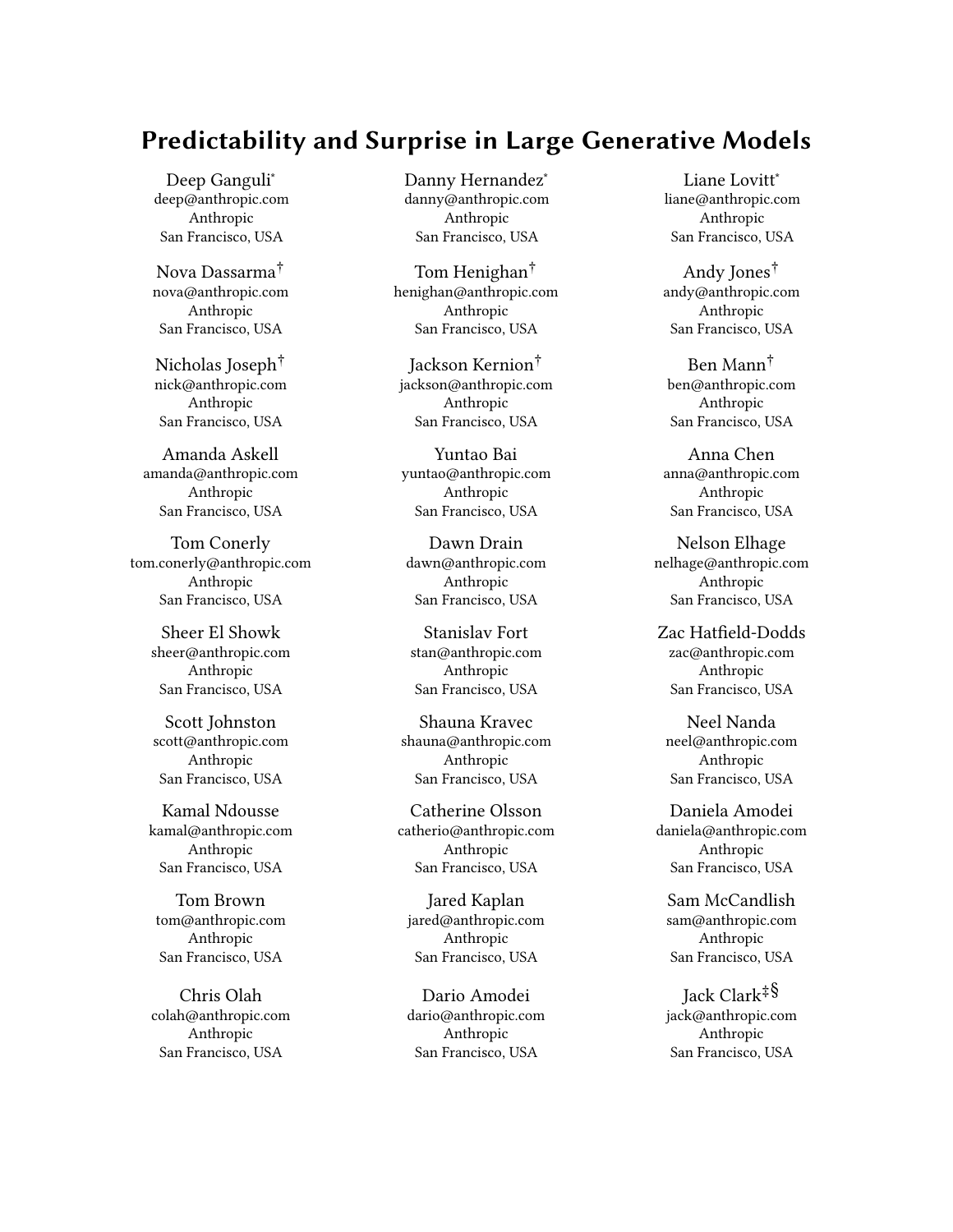Christopher Olah gave initial feedback on early drafts of the paper and contributed numerous insights relating to how capabilities can emerge abruptly at different scales.

Liane Lovitt suggested ways to frame the paper to better communicate insights to policymakers.

Danny Hernandez carried out analysis of compute usage of academia versus industry.

Dawn Drain provided an analysis of how AI developers may use scaling laws.

Jared Kaplan helped with initial conceptualization of the project, wrote the infrastructure used to carry out the experiments, advised Deep Ganguli throughout the project, and made comments on the paper.

Neel Nanda, Liane Lovitt, Danny Hernandez, Zac Hatfield-Dodds, and Daniela Amodei made extensive comments to the paper.

Amanda Askell provided feedback on the COMPAS experiment, and the broader arguments being made in the paper.

Led by Tom Brown in collaboration with Sam McCandlish, much of the technical staff at Anthropic contributed to efficient distributed model training and sampling, the underlying ML, and cluster stability. Contributors include Nicholas Joseph, Tom Henighan, and Andy Jones. Nelson Elhage, Kamal Ndousse, Zac Hatfield-Dodds. Ben Mann also contributed to this infrastructure and built the human feedback interface. Jackson Kernion managed the crowd workers and maintained the infrastructure.

Sam McCandlish led model pretraining efforts, often in collaboration with Jared Kaplan.

Tom Henighan managed our research cluster, helped build our distributed training system. He also helped with ML research on large language models. Nova DasSarma has also helped manage the cluster.

Andy Jones was central in building our sampling infrastructure. He also provided engineering support to Deep Ganguli for all experiments.

### A.2 How Developers Use Scaling Laws

Developers may use scaling laws in a variety of ways, some of which we outline here.

- (1) To empirically estimate the compute-efficient frontier the lowest possible test loss one can achieve within a fixed compute budget. This can help developers forecast the theoretical costs of training large models and allocate resources accordingly.
- (2) To infer whether simple increases in scale may have the potential to unlock capabilities that do not work at smaller

scale. This helps developers forecast progress in AI and to tackle more ambitious problems.

- (3) To quantitatively test whether enhancements other than scaling (e.g., hyper-parameter tuning, novel architecture design, etc.) actually matter as models increase in scale. If these nonscale based changes do not give improvements at scale, then developers can allocate developer time to pursuing scale relative to other alternatives.
- (4) To debug model training. If a bigger model does not perform better than a smaller model, then developers know to prioritize looking for possible bugs inherent only to models of sufficient scale. Some commonly encountered bugs that become increasingly pernicious with scale involve numerical precision issues, data quality issues, over-fitting issues, and hardware related issues.
- (5) To evaluate the performance of models on a common scale. Often, different researchers publish results for models of different sizes. A researcher can use scaling laws to infer how much of the differences in model accuracy are merely due to scale, and also how differently sized models compare to one's own models after accounting for scale. For instance, an improved approach might be comparable to a 10% model size increase. Knowing this information gives two separate options for pursuing such a model improvement.

#### A.3 Recommendation System Experiment

To illustrate how smooth general capability scaling (discussed in Section 2.1) may correlate with task performance and forecast economic value, we perform a small original experiment where we analyze the relationship between scale and capabilities for GPT-3 like language models [4] to be used as recommendation systems with zero-shot learning. We choose a recommendation system example because these systems have tangible economic relevance and societal impact.

Figure 8 shows that language models smoothly decrease in the standard Root Mean Square Error (RMSE, lower is better) metric on the widely used Movielens 1M movie recommendation system task [34] as they increase in size. The smallest model achieves a significantly better RMSE (1.06) than chance (RMSE <sup>1</sup>.91), and the largest model achieves a significantly lower RMSE (0.94) than a strong baseline model (RMSE <sup>0</sup>.98, see below for further details). Although no models achieve state of the art (SOTA) performance (RMSE <sup>0</sup>.82), these results are still surprising because the language models (in our zero-shot setting) see two orders of magnitude less training data than the SOTA model.

Trends like those in Figure 8 forecast how much it would likely cost to develop a state-of-the-art capability on an economically valuable task. In this particular case, we get an incredulous result - at 800T parameters, a language model will achieve state of the art performance with zero-shot learning. This number indicates that it is unlikely language models will be used as commercially deployed recommendation systems in this manner for several years (and that even then it might not be worth its costs). $23$  But the results of a different experiment (e.g. a fine-tuned language model trained explicitly to solve this task), could have justified expenditure

<sup>&</sup>lt;sup>23</sup>Of course, algorithmic improvement that shifts the scaling laws is still possible.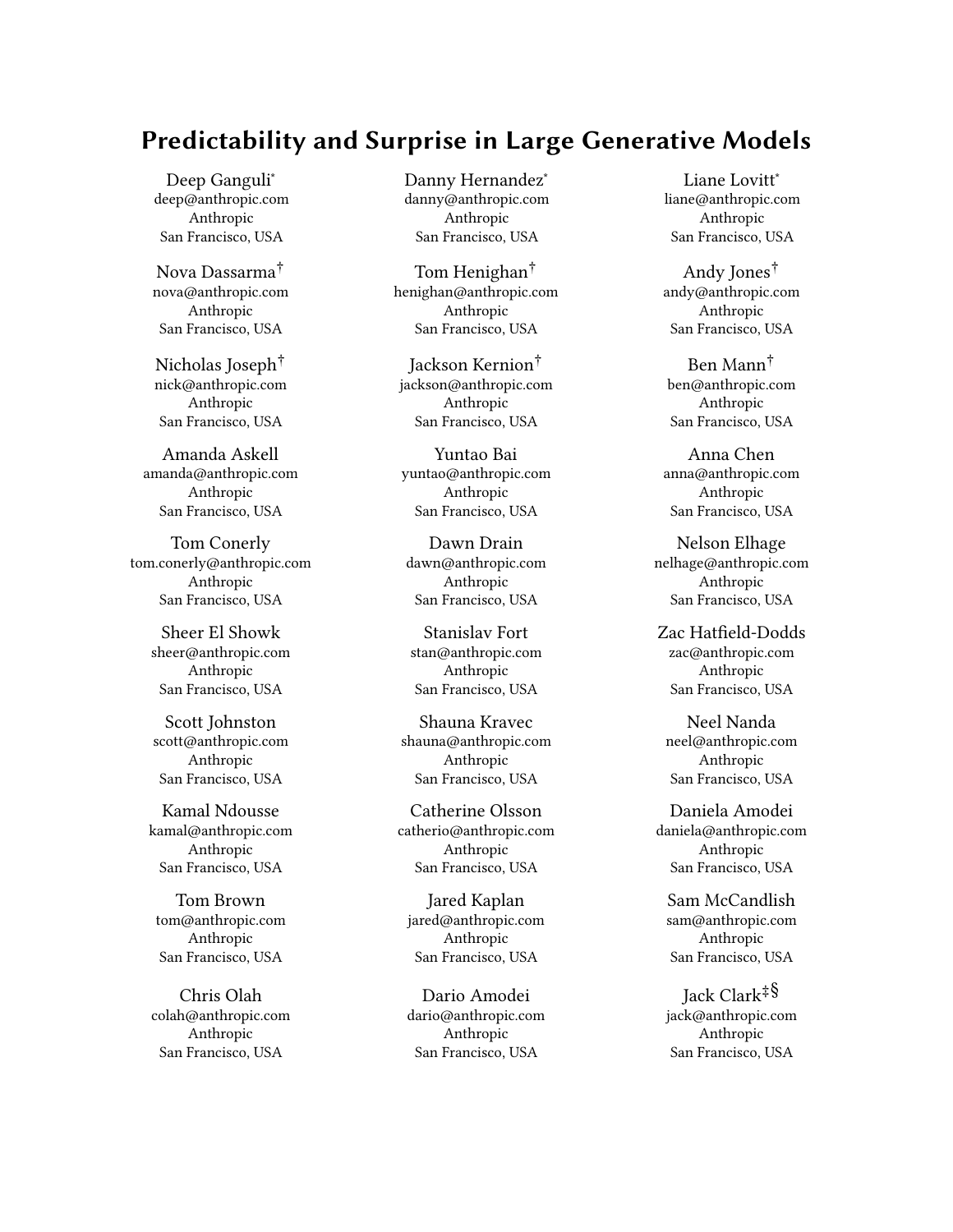

Figure 8 Language models can perform as zero-shot recommendation systems with increasing scale. This demonstrates how general capability scaling can correlate with an economically valuable task as described in Section 2.1.

rather than advising against it. As such, scaling laws can de-risk investment without saying anything about the detailed behavior of the model in specific cases.

More specific technical details are as follows. To perform this experiment, we chose the Movielens 1M (1 million ratings) dataset [34] both because of its widespread use, the fact that it contains demographic information about users (age, occupation, gender, zip code), and because we have observed language models to have considerable knowledge about movies (presumably due to a preponderance of text on the internet about movies).

The dataset consists of 4K movies rated by 6K users on a scale of 1-5. On average, each user has rated 160 movies, which means 96% of the data are missing. The goal of a recommendation system is to predict these missing values, which anticipate how a user will rate a movie they have not previously rated before.

To evaluate performance on this task, we take the standard approach of partitioning the data into a train and test set, using 1% of the total dataset (10K ratings) as our test set. Performance on this task is typically reported as the root mean squared error (RMSE) between the predicted and actual ratings on the test set. Perfect predictions would yield an RMSE of 0 and random guessing corresponds to an RMSE of <sup>1</sup>.91. A strong baseline model simply assigns the average rating (averaged across all users) in the train set as the predicted ratings for all movies in the test set. This essentially ranks movies by their overall popularity, independent of any personalization. The strong baseline achieves an RMSE of <sup>0</sup>.98. State of the art performance on this dataset, is currently an RMSE of <sup>0</sup>.<sup>822</sup> according to  $[32]$ .<sup>24</sup>

In general, state of the art algorithms rely on matrix completion (also known as matrix factorization) algorithms, which simply try to impute the missing values in the user-by-movie matrix by expressing this matrix as the outer product of a small number of low dimensional latent vectors, which are learned from the training data, in order to explicitly minimize the RMSE between predicted and actual ratings. Algorithms with lower RMSEs are typically parameterized by neural network models.

It's unclear how to use language models as matrix factorizers. Instead, we employ similar zero-shot learning approach with the following prompt:

A {age} {gender} who is employed as an {occupation} and previously rated {movies\_ratings\_from\_train\_set}, will rate {movie\_from\_test\_set} a

We replace the variables in curly braces with their corresponding values from the training set (for the first 4 variables) and test set (for the last variable). We then compute the probability that the language model will predict the next token in the sequence as a 1, 2, 3, 4, or a 5. Finally, we compute the weighted mean of the ratings, where the weights are equal to the probabilities (which are normalized to sum to 1) the language model assigns to those ratings as the final rating prediction.

We use zero-shot learning because the variable:

movies\_and\_ratings\_from\_training\_set, can often correspond to a very long sequence of text, since on average users have rated

200 movies. Because our models have a fundamental limit on how large input text sequences can be, as determined by the context window length, we randomly sample up to 500 previously rated movies per user, in order to stay within the limits. An alternative strategy is to use few-shot learning, where multiple users are provided as examples in the prompt, but only show a small number (e.g. 5) previously rated movies per user. Empirically, we found that our zero-shot approach (one user, but a lot of previously rated movies by that user) led to far lower RMSE than all of our few-shot learning experiments.

There is a movie recommendation task for language models in the BigBench framework based on a Movielens benchmark.25 However, this task is formulated specifically for a language model, in the form of a multiple choice task as opposed to a regression or matrix completion task. Our formulation of this task allows us to directly compare general purpose language models to special purpose systems on the same axis in order to assess a more realistic use-case. Finally, we note that we can extend the analysis we do here to other economically valuable real-world tasks such as those in the recent Real-World Few-Shot Text-Classification (RAFT) benchmark [1].

#### A.4 COMPAS Experiment Details

We use the same dataset, filtering operations, and metrics used for the ProPublica analysis of COMPAS [3] (taken directly from the Ipython Notebook on GitHub).<sup>26</sup> We use the same prompt as [23] (which was designed for a human recidivism prediction experiment) for the language model:

The defendant is a {sex} aged {age}. They have been charged with {c\_charge\_desc}. This crime is classified as a {c\_charge\_degree}. They have been convicted of {priors\_count} prior crimes. They have {juv\_fel\_count} juvenile felony charges and {juv\_misd\_count} juvenile misdemeanor charges on their record.

Do you think this person will commit another crime within 2 years?

We replace the variables in curly braces with values for each defendant in the dataset. Following [23] we also consider a prompt

 $^{24}{\rm https://paperswithcode.com/sota/collaborative-filtering-on-moving lens-1m}$ 

 $^{25}{\rm https://github.com/google/BIG-bench/blob/main/bigbench/benchmark_tasks/}$  $^{25}{\rm https://github.com/google/BIG-bench/blob/main/bigbench/benchmark_tasks/}$  $^{25}{\rm https://github.com/google/BIG-bench/blob/main/bigbench/benchmark_tasks/}$ [movie\\_recommendation/README.md](https://github.com/google/BIG-bench/blob/main/bigbench/benchmark_tasks/movie_recommendation/README.md)

<sup>26</sup>https://github.com/propublica/compas-analysis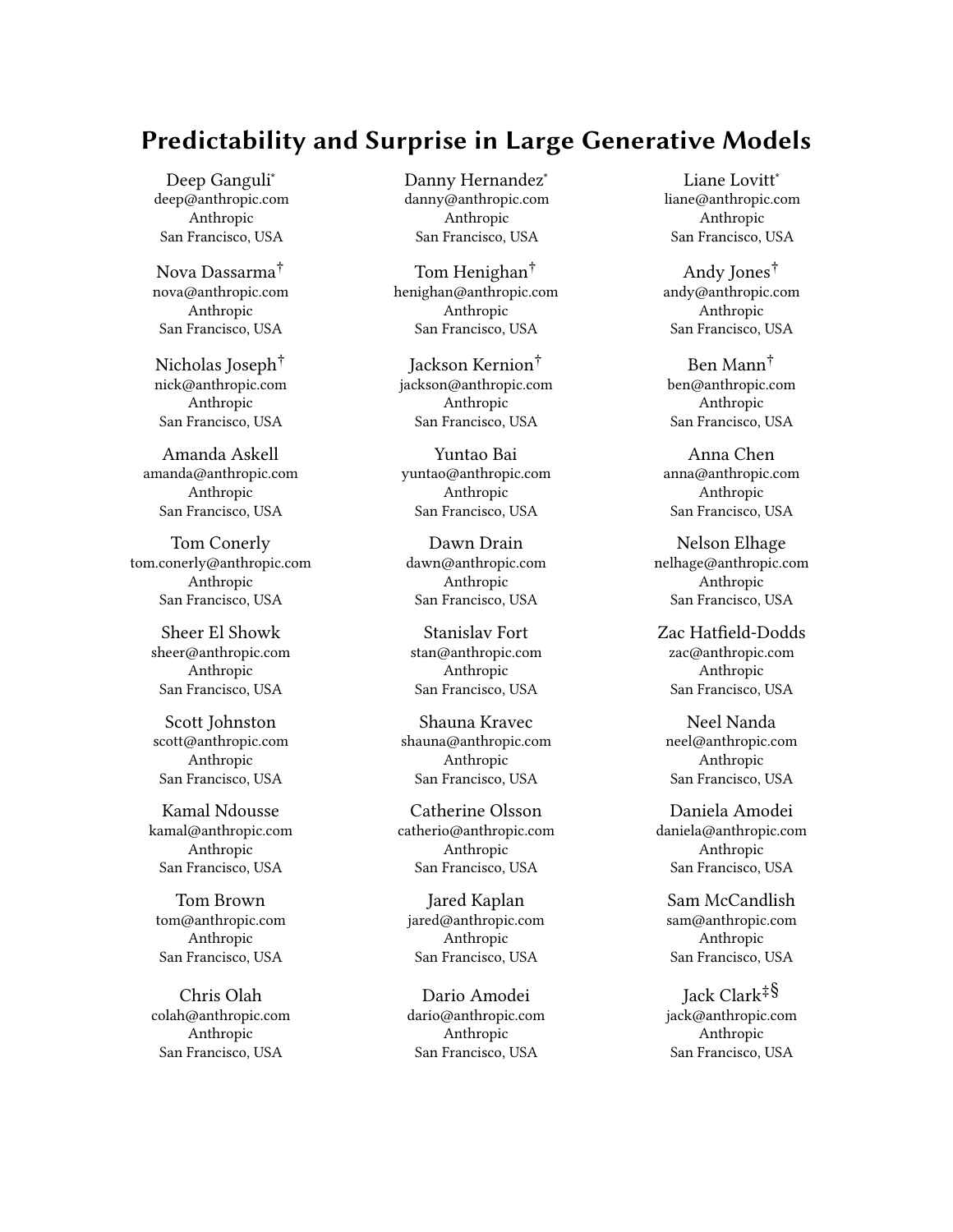Predictability and Surprise in Large Generative Models **FACCT** 22, June 21–24, 2022, Seoul, Republic of Korea



Figure 9 Predictive accuracy ratio for Black versus white defendants. A value of <sup>1</sup> is fair. COMPAS achieves a value of <sup>0</sup>.97. The language models show no clear trend in this ratio, regardless of when race is excluded in the prompt (blue) or included (orange). However, the largest language models are slightly less equitable than COM-PAS according to this metric.

in which race is included, by changing the first sentence in the above prompt to be: The defendant is a {race} {sex} aged {age}. We rely on few-shot learning [12], in which we provide the language model with 50 labeled examples taken at random from the training dataset (less than 1% of the data) before querying the models on each independent test prompt.

Next, given the prompt above, we compute the probability that the next token in the prompt is a Yes and a No. We normalize these two probabilities to sum to 1. We then directly compare the probability of a Yes response to the ground-truth label as to whether or not the defendant in question actually re-offended, in addition to the analogous prediction provided by COMPAS. We use the Fairlearn Python package $^{27}$  to compute all metrics reported in the main text.

In addition to the metrics reported in the main text, we also examined the predictive accuracy ratio for Black versus white defendants as in [3, 23]. We saw no clear trends with model size (Figure 9) regardless of whether race was excluded from the prompt (blue) or included (orange). Though the largest language models are slightly less fair than COMPAS according to this metric.

Our analysis suffers from several important caveats. First, it is well known that there are many more fairness metrics than the two we consider here, and that it's statistically impossible for a single algorithm to achieve parity on all these metrics e.g., [27]. Second, benchmark risk assessment instrument datasets often contain numerous measurement biases and errors which can make them ill-suited for making claims about real-world impact without carefully considering the the complicated socio-technical systems (in this case, the US criminal justice system) in which they are used [7]. Finally, comparisons to proprietary algorithms will always be difficult to make precise without either significant reverse engineering or pressure from companies to lead to more transparent algorithms [68].

# A.5 Open Ended Outputs and Creative Expression

Capabilities may emerge in areas that are challenging to evaluate quantitatively, and therefore likely to resist systematic analysis. A key example is the case of AI models mimicking human creative expression. As a concrete example, we provide<sup>28</sup> a sample of over three thousand imitation poems generated randomly from a large language model (more accurately, these are samples generated from a prompt including several modern and contemporary poems, so a small fraction of the samples are not actually poems). We cannot provide any official evaluation, but informally we find both the quality of some of the texts, and the imitation of specific authorial styles quite impressive. Some professional writers who are aware of the growing capabilities of large language models are very impressed [42], but also alarmed by their far-reaching implications. Academics outside of engineering departments are also starting to consider the pros and cons of machine creativity [80].

#### A.6 Toxicity Experiment Details

We follow a similar analysis outlined in [4] where we leverage the RealToxicityPrompts [30] dataset to elicit short comments in response to real world samples of text (prompts) obtained from the internet. Following [30], we label the prompts as 'toxic' if they have a toxicity score > <sup>0</sup>.5, otherwise we label them 'non-toxic'. We then obtain a random sample of 1K of these prompts, with an equal proportion of 'toxic' and 'non-toxic'. Next, we we sample 25 model responses from language models of various sizes [4] per prompt. We use the same prompts per language model.

We then measure the toxicity of the model responses with an open-source toxicity detector [33] that outputs a score, between 0 and 1, with a higher score corresponding to more toxic content. Next, we fit a linear regression model, where we predict the toxicity score based on a categorical coding of model size, and a binary indicator as to whether the prompt was labeled as toxic or non-toxic. We plot the estimated coefficients on model size (thus controlling for the toxicity of the prompt) and the 95% confidence intervals around them in the main text.

Our analysis is subject to several caveats. First, it's unclear how the magnitude of the effect size in Figure 5 influences human perception of the toxicity of the generated text. Different people often have different perceptions about text with the same toxicity score [85]. Second, automated toxicity detection algorithms are known to suffer from several limitations, for example, they can be biased for certain minority groups [30, 85]. Finally, our reliance on an open-source toxicity detector [33] is counter to the more common use of the Perspective API for toxicity detection (though we believe these toxicity detectors to be similar [4]).

# A.7 AI and Compute Analysis Details

We leverage data from existing work on estimating compute usage for training large-scale AI models [2] which was recently complemented with additional data from more recent experiments [71]. In this augmented dataset, we label training runs as Industry or Academic based primarily on affiliations of first authors. If a first author

<sup>27</sup>https://github.com/fairlearn/fairlearn

 $^{28}\mathrm{https://gist.github.com/jareddk/6512393d4a996fbf3a72be265a5285aa}$